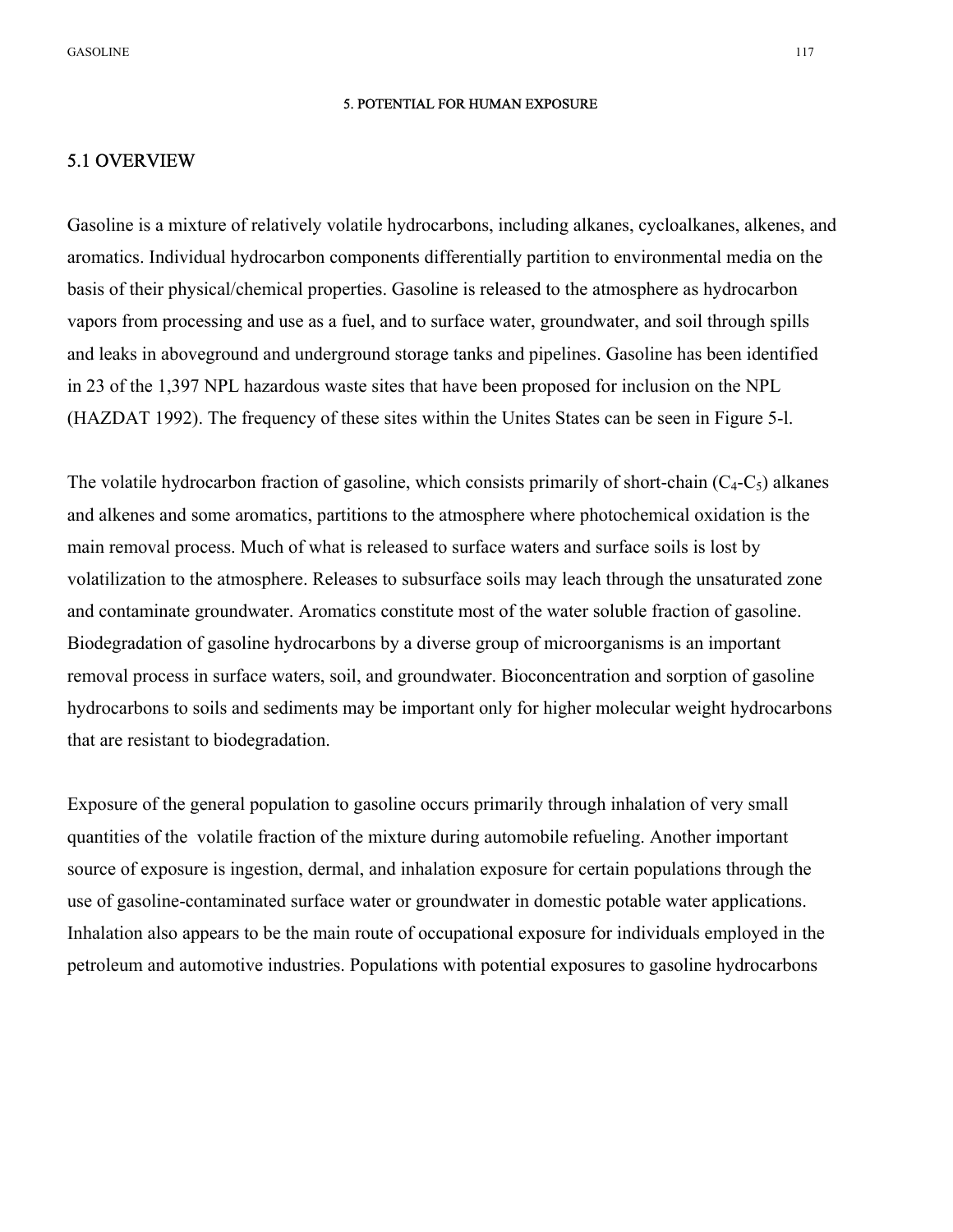

# FIGURE 5-1. FREQUENCY OF NPL SITES WITH GASOLINE CONTAMINATION \*

**GASOLINE** 

 $\frac{1}{8}$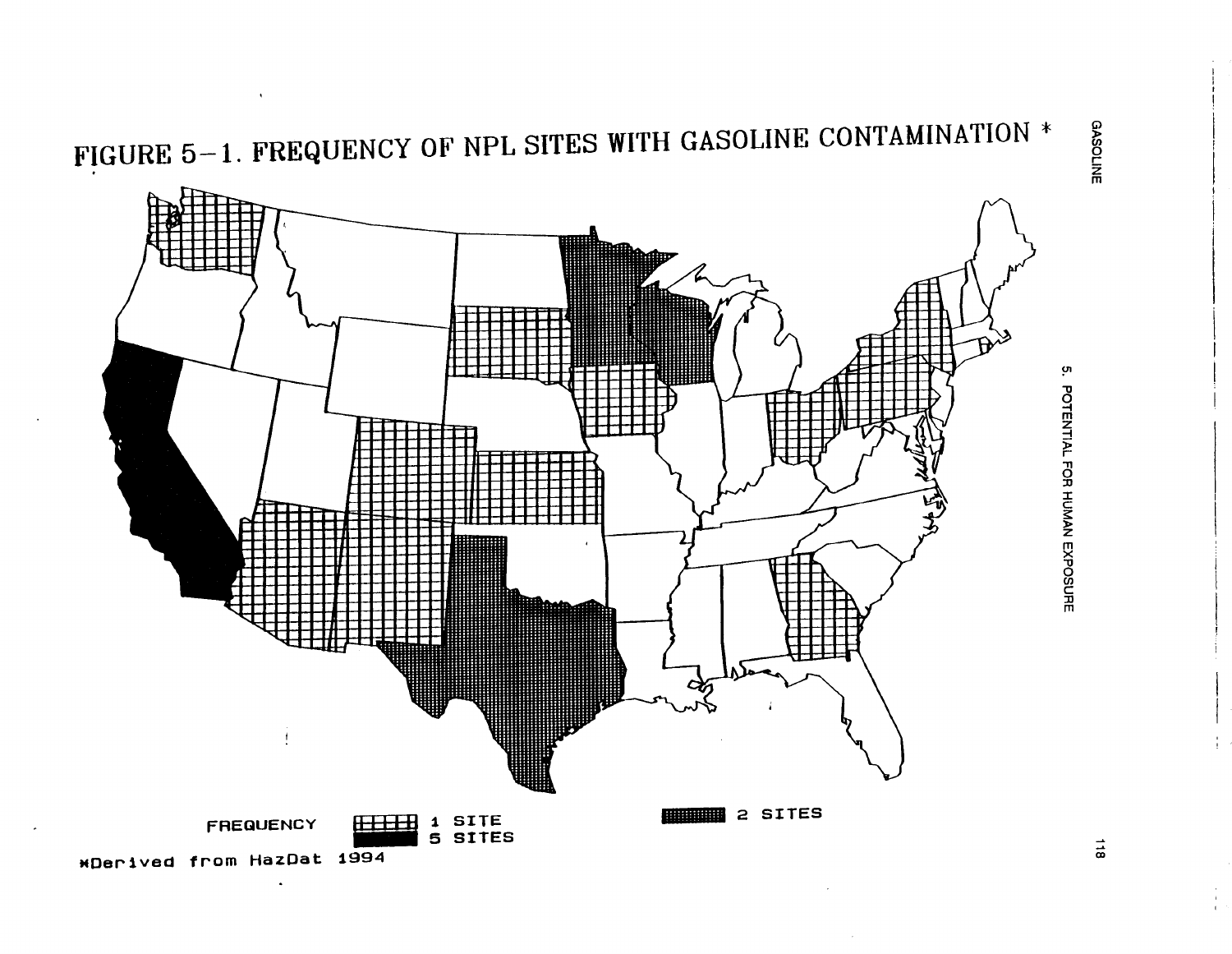include individuals living in the vicinity of gasoline service stations or tank farms or near leaking underground storage tanks.

# 5.2 RELEASES TO THE ENVIRONMENT

# 5.2.1 Air

Gasoline vapors are released to the air during refueling of gasoline-powered vehicles (Kearney and Dunham 1986; McDermott and Vos 1979; Shiller 1987), bulk transfer of gasoline at distribution terminals (Irving and Grumbles 1979; Kawai et al. 1991; Phillips and Jones 1978), leaks from storage containers and loading equipment (Dell'Acqua et al. 1976; Phillips and Jones 1978), and during removal and maintenance of underground storage tanks (Kramer 1989; Shamsky and Samimi 1987). Volatile hydrocarbons in gasoline spilled on soil or surface water will rapidly evaporate, contributing to air contamination (Kramer 1989; Phillips and Jones 1978; Van Gelder-Ottway 1976).

Releases of small amounts of gasoline vapors have been shown to occur at service stations during refueling of vehicles. Most of the release comes from displacement of hydrocarbon vapors during filling of the vehicle or the underground storage tank. Some release will also occur from spills and line leaks. Gasoline vapor levels measured in the air (personal air samples) at a high-volume service station in Pennsylvania during 1 week in May ranged from 0.9 to 116.3 mg/m<sup>3</sup>. The highest levels generally were found within the immediate vicinity of the fuel nozzle during refueling operations and levels decreased with distance from the pump, indicating that considerable release occurs during vehicle refueling (Keamey and Dunham 1986).

Releases of gasoline vapors during bulk transfer operations occur primarily via displacement of hydrocarbon vapors from the tanker by the liquid gasoline (Irving and Grumbles 1979; Phillips and Jones 1978). Other sources of release include leaks in fill lines and spills. The amount released during transfer operations will vary with the method used. Loading operations employing vapor recovery systems do not release as much vapor as those not utilizing them. Measurements taken at five plants located in the south, southwest, midwest, and west coast area during May and June showed lowest releases in top or bottom loading operations with vapor recovery systems (Phillips and Jones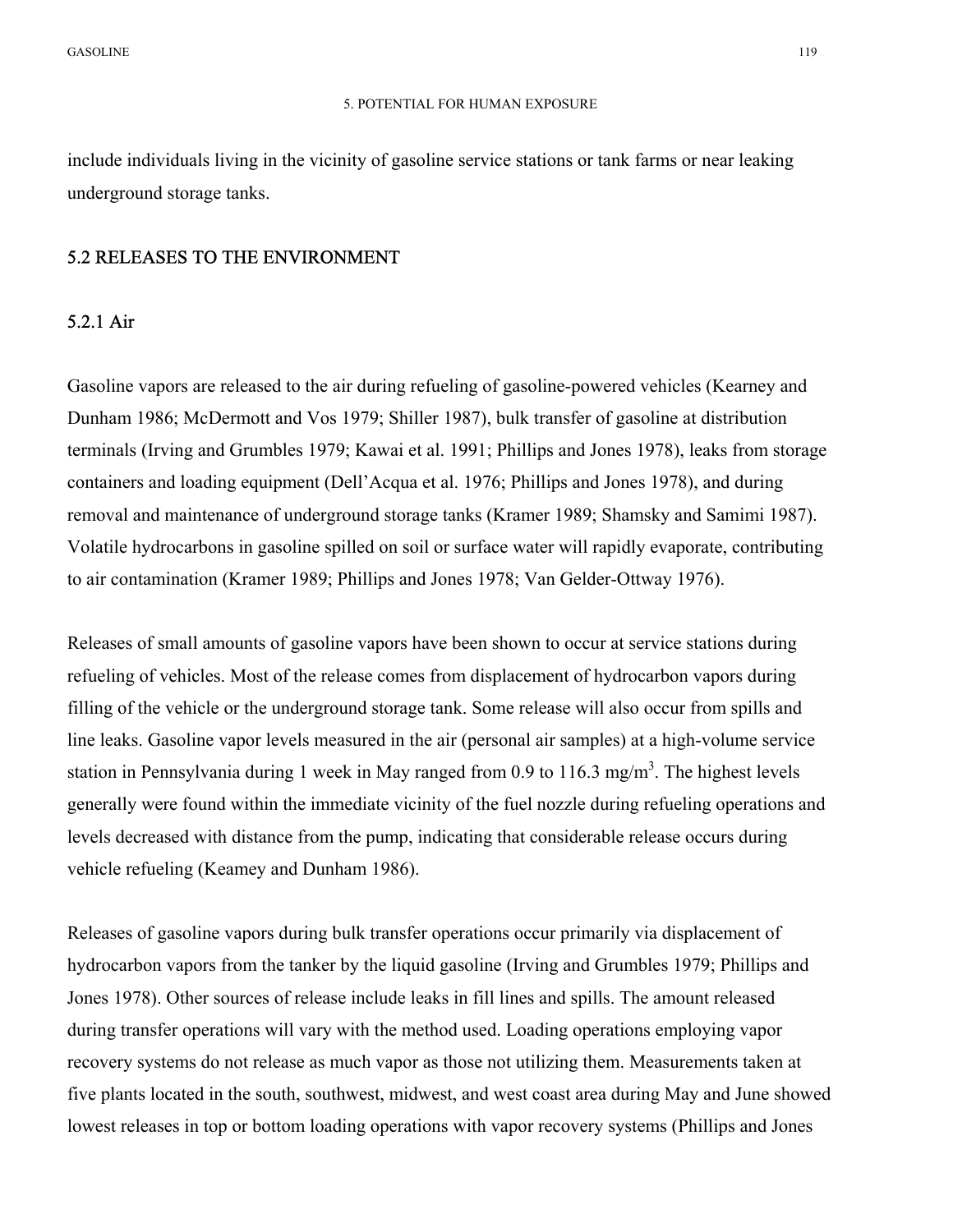#### 5. POTENTIAL FOR HUMAN EXPOSURE

1978). Samples taken during top-loading had levels of 25 ppm or less in 98% of the samples while levels of 110 ppm or less were found in 90% of the samples taken during bottom-loading. In contrast, loadings without vapor recovery systems were considerably higher. Ninety percent of the samples from both the top- and bottom-loaded samples with no vapor recovery had levels of 225 ppm or less. Measurements of benzene (used as an indicator of gasoline vapor release) taken at plants in the east, southeastern, and southwestern United States confirm that releases occur during bulk transfers (Irving and Grumbles 1979). Ninety-five percent of samples from top-loading facilities without vapor recovery systems had benzene levels below 8.5 ppm. At bottom-loading facilities without vapor recovery, 95% of the samples were below 3.5 ppm. At bottom-loading facilities with vapor recovery, 95% were below 1.8 ppm. Release from underground storage tanks during removal and maintenance procedures has been documented by personal monitoring and area sampling (Kramer 1989; Shamsky and Samimi 1987). Measurements of total hydrocarbons in the vicinity of tank excavation and maintenance operations have ranged from 0.64 ppm upwind from the removal site to 860 ppm during inerting (addition of dry ice to the tank to remove hydrocarbon vapors and lower the oxygen content) (Shamsky and Samimi 1987). An area sample taken during transfer of gasoline from the storage tank to a tank truck contained 11 ppm of total hydrocarbons (Kramer 1989). Release of vapors occurs during all phases of the operation including transfer of gasoline from the storage tank, washing of the interior and removal of vapors, excavation, and examination and maintenance (Kramer 1989; Shamsky and Samimi 1987). Gasoline vapors will also be released from soil at the site contaminated by spillage of gasoline (Kramer 1989). Gasoline is not listed on the Toxics Release Inventory; however, several of the component hydrocarbons are listed. Refer to the ATSDR toxicological profiles for benzene, toluene, xylene, and ethylbenzene (ATSDR 1989, 1990, 1991) for information on these individual hydrocarbon components of gasoline.

## 5.2.2 Water

Gasoline can migrate to groundwater from the soil surrounding leaking underground storage tanks and pipelines. By one estimate, as many as 75,000-100,000 tanks leak millions of gallons of gasoline to groundwater each year (Feliciano 1984; Tangley 1984). This estimate does not include leakage from abandoned tanks. One leak reported in a Michigan 1997-1979 survey resulted in the release of over 60,000 gallons of gasoline to groundwater (Feliciano 1984). The state of Maine estimates that leaking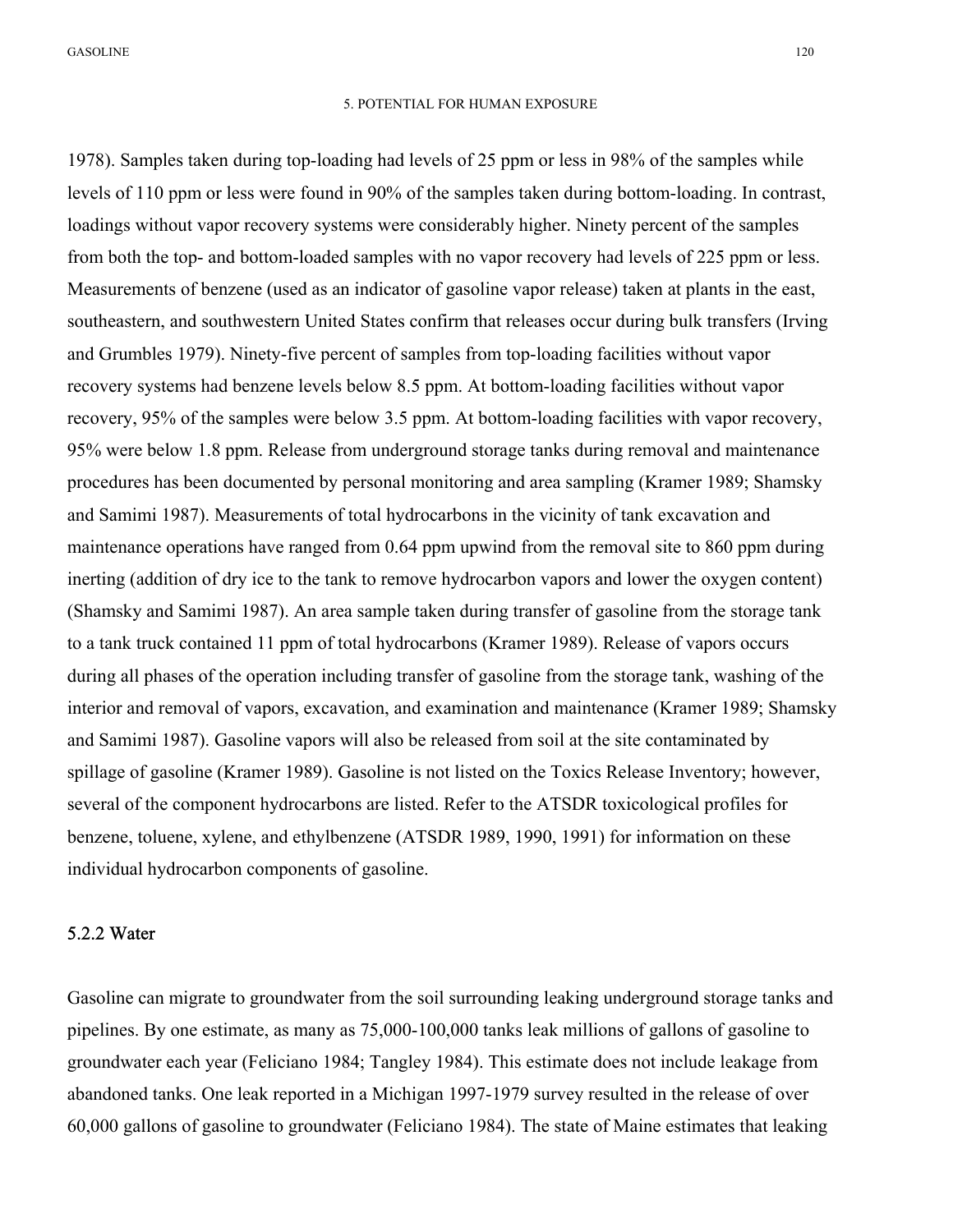#### 5. POTENTIAL FOR HUMAN EXPOSURE

underground storage tanks are responsible for the release to groundwater of about 11 million gallons of gasoline yearly (Feliciano 1984). Gasoline in underground drainage water and sump water from a basement have been traced to leaking underground storage tanks at service stations (Dell' Acqua et al. 1976). Gasoline from an unidentified source was found floating on the water table in Hampden Township, Pennsylvania (McKee et al. 1972). A leak from a pipeline or underground storage tank contaminated groundwater in the north Los Angeles area of California with an estimated 100,00-250,000 gallons of gasoline (McKee et al. 1972). Although the total amount of gasoline released by leaking underground tanks throughout California is unknown, it has been estimated that the majority of reported leaky tanks (11,000) contained gasoline (Hadley and Armstrong 1991).

Release of gasoline to seawater may occur when barges or tankers carrying the chemical ground on reefs. Grounding of a barge in Block Island Sound, Rhode Island, resulted in release of 1,900 metric tons of gasoline into the water (Dimock et al. 1980). Based on the U.S. Coast Guard National Response Center database, an estimated 48,816 gallons of gasoline were accidentally discharged to New Jersey's Newark Bay and associated major tributaries from 1982 to 1991 (Gunster et al. 1993). Gasoline is not listed in the Contract Laboratory Program Statistical Database (CLPSD) of chemicals found in groundwater or surface water at hazardous waste sites.

## 5.2.3 Soil

Release of gasoline to soil from leaking underground storage tanks and pipelines has been reported (Tangley 1984). Most releases from storage tanks and pipelines are reported as releases to groundwater because this is where evidence of a leak first appears. However, the release is actually to surrounding soil with a migration to groundwater due to gravity and water wash down. Most estimates of the amounts of the releases are based on levels found in groundwater and have been reported in Section 5.2.2. An estimated 75,000-100,000 leaking tanks release millions of gallons of gasoline per year to the surrounding soil (Feliciano 1984; Tangley 1984). This estimate does not include abandoned tanks that may be leaking. Excavation around a tank suspected of leaking showed that gasoline was seeping into the soil from the tank (Dell' Acqua et al. 1976). Gasoline is also spilled on soil during the removal and maintenance of underground storage tanks (Kramer 1989). Soil in the business section of Rockaway Beach in Queens County, Long Island, was contaminated with gasoline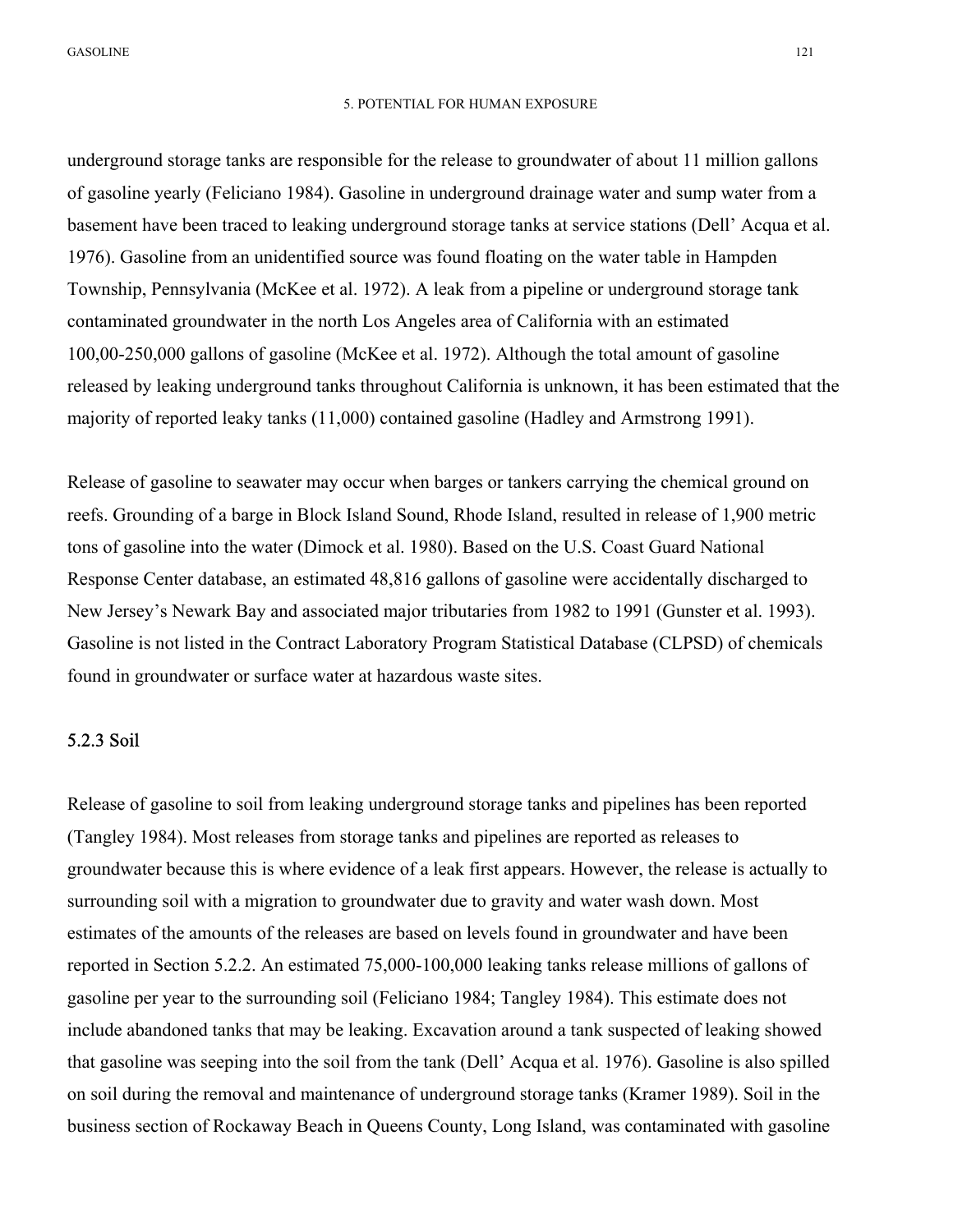#### 5. POTENTIAL FOR HUMAN EXPOSURE

from an identified source (McKee et al. 1972). Gasoline leaking into a department store basement in Harlan, Kentucky, was traced to the city-owned service station (McKee et al. 1972).

# 5.3 ENVIRONMENTAL FATE

## 5.3.1 Transport and Partitioning

Gasoline is a mixture of relatively volatile hydrocarbons, including normal and branched chain alkanes, cycloalkanes, alkenes, and aromatics, that vary widely in their physical and chemical properties. Liquid gasoline generally contains alkanes, aromatics, and alkenes (IARC 1989). Gasoline is formulated to meet certain product performance specifications. Each batch of gasoline is likely to have a unique chemical composition as a result of the variable composition of the petroleum starting materials and the specific types of processing methods used in the formulation of different seasonal and performance grades of the product (Cline et al. 1991; CRCS 1985; Ghassemi et al. 1984). Upon release to the environment, gasoline is not transported as a mixture; rather, the various components of the mixture selectively partition to the atmosphere, soil, or water according to their individual physical/chemical properties. Therefore, gasoline itself is unlikely to be found in different environmental media.

The volatile fractions of gasoline are released to the atmosphere during every phase of the product formulation, handling, and marketing chain, including purchase by the consumer during refueling of gasoline-powered vehicles. These fractions generally consist of short-chain aliphatic hydrocarbons, alkenes, and aromatics (Air Force 1989; CRCS 1985; NESCAUM 1989). For example, more than 75% of airborne gasoline vapors have been reported to consist of C,-C, and lighter hydrocarbons (McDermott and Killiany 1978). In the atmosphere, the components are subject to transport, dilution, -. c dispersion, and photochemical reaction (see Section 5.3.2.1). The more water soluble of these fractions (e.g., aromatics) may also be washed out of the atmosphere in precipitation and reenter surface waters and soils. This partitioning is particularly likely for the breakdown products of atmospheric oxidation, which are more water soluble than the parent hydrocarbons (Air Force 1981; FAO 1977; Svoma and Hauzim 1984).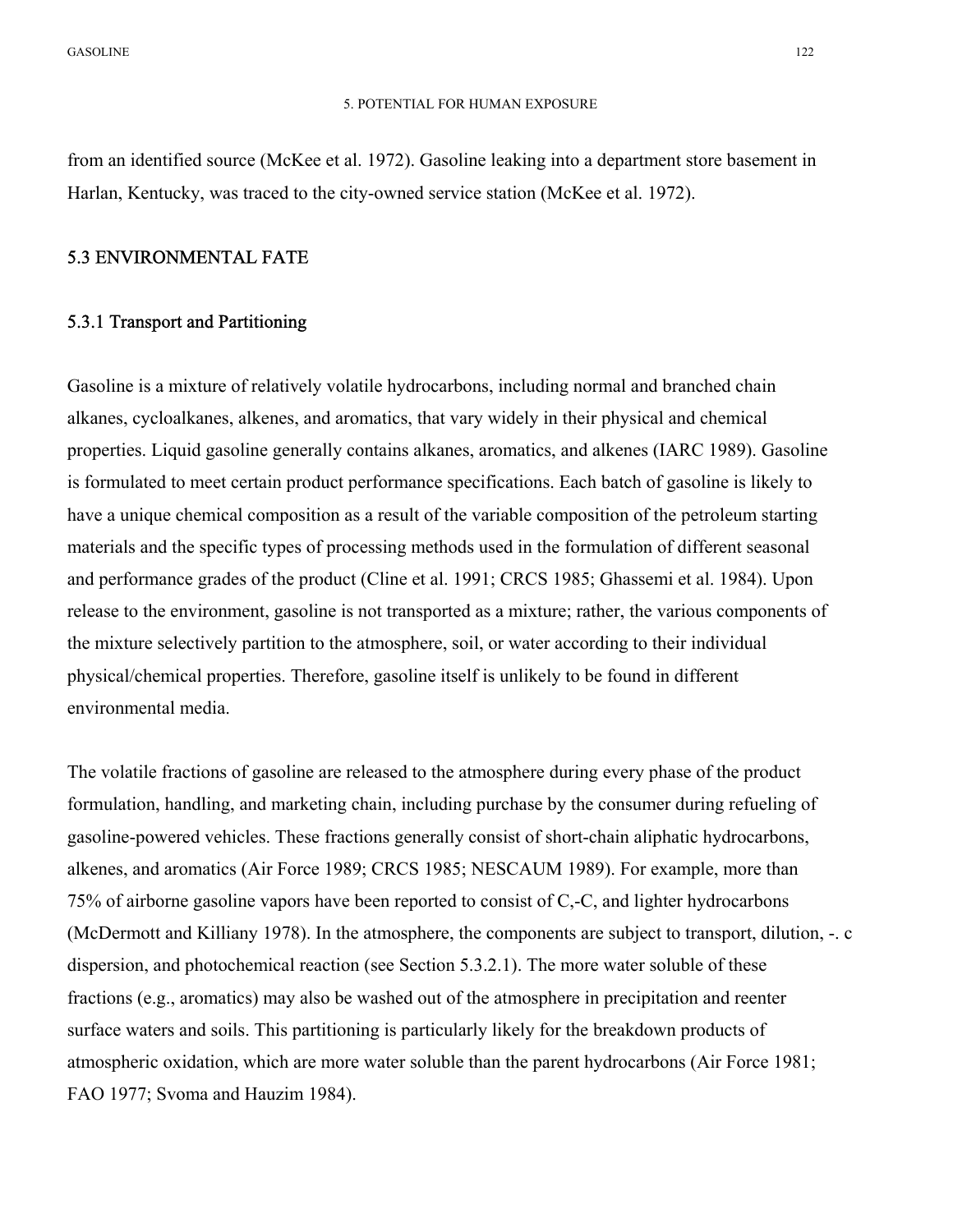#### 5. POTENTIAL FOR HUMAN EXPOSURE

Gasoline released to surface soils will differentially partition by volatilization, dissolution, or adsorption of individual constituents according to their physical/chemica1 properties. Gasoline exists in soil in four states: (1) as a free-moving liquid; (2) adsorbed to soil particulates; (3) dissolved in groundwater; and (4) as a vapor (NESCAUM 1989; Svoma and Hauzim 1984). Short-chain  $(C_4-C_8)$ alkanes and alkenes with high vapor pressures and low water solubilities will volatilize to the atmosphere. Results of field experiments indicate that the volatility of gasoline from contaminated soils can be enhanced by the addition of water to the soil (Donaldson et al. 1992). Evaporation may be limited by infiltration and vertical movement of the liquid product into the soil, the extent of which depends on soil porosity (Bossert and Bartha 1984). Releases of liquid gasoline to subsurface soils will also limit volatilization losses of the lower molecular weight alkanes, which may be transported to groundwater (Air Force 1989). Higher molecular weight alkanes, alkenes, cycloalkanes, and aromatics may sorb to some extent to soil particulates (Air Force 1981, 1989). Potential sorption is greatest for alkenes, followed by aromatics, cycloalkanes, and least for alkanes (Hathaway and Andrews 1990).

Components of gasoline that are not volatilized or sorbed to soil particulates will migrate downward through the unsaturated zone by gravity or leaching to the water table (DOI 1984; Yaniga 1984). Liquid gasoline, as a result of its lower kinematic viscosity, is expected to move through the unsaturated zone of the soil at a velocity 2-3 times that of water (Bouchard et al. 1990). The amount of liquid product that reaches the water table is dependent upon the amount of product released and site-specific soil and hydrogeological conditions (Yaniga 1984). For example, if the amount of gasoline hydrocarbons is small relative to the distance to the groundwater through the unsaturated zone, the hydrocarbons will probably be retained in the soil pore spaces. However, if the amount released is large relative to the distance to the groundwater, soil pore space capacity may be exceeded and bulk fluid transport to the groundwater may occur (Bouchard et al. 1990). Hydrocarbons immobilized in the unsaturated zone may be solubilized by downward moving soil water or fluctuating elevations of groundwater, and this residual material may serve as a source of contamination through leaching of solubilized components for long periods of time (DOI 1984). Water-soluble components, which consist predominantly (87-95%) of aromatics (Coleman et al. 1984), will dissolve in groundwater, whereas insoluble components will float as a separate phase on top of the water table. Water-soluble compounds, such as benzene, toluene, and xylene, show a greater potential for transport in groundwater aquifer than insoluble forms (Uchrin and Katz 1991). Gasoline-contaminated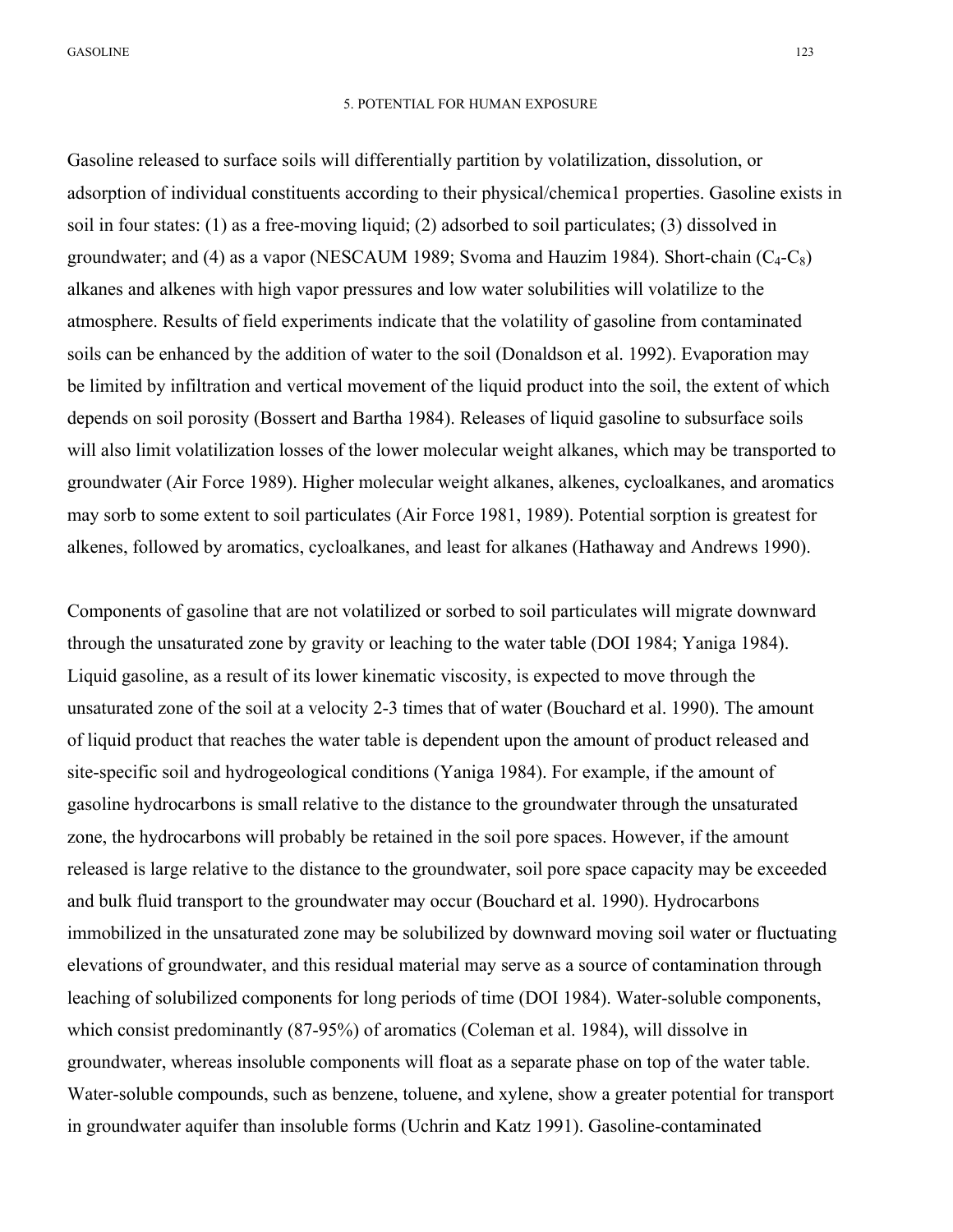groundwater may serve as a source of surface water contamination in areas where groundwater discharges to surface waters (Air Force 1989).

Liquid gasoline released to surface water spreads horizontally over the surface, presenting a large surface area from which the volatile components will rapidly partition to the atmosphere (Bossert and Bartha 1984; CRCS 1985). For example, following oil spills in marine environments, hydrocarbons of carbon chain lengths up to  $C_{13}$  have been found to be lost by volatilization within the first few days after the spill. Hydrocarbons of up to  $C_{20}$  volatilize after a few weeks (FAO 1977). Lateral spreading also increases dissolution of the water soluble components. Spills of gasoline in high winds and heavy seas may produce emulsions which limit evaporative losses (CRCS 1985). Components not lost to the atmosphere by evaporation probably remain near the surface where they may be degraded (see Section 5.3.2.2). Higher molecular weight components (e.g., naphthalene and substituted naphthalenes) may partition to sediments (Air Force 1981).

The bioaccumulation potentials of the major components of gasoline range from low to high. Some higher molecular weight components (e.g., naphthalene and substituted naphthalenes) may be taken up by fish and domestic animals and bioconcentrated if they persist in environmental media (Air Force 1989). Alkenes have low log octanol/water partition coefficients  $(K_{ow})$  of about 1 and estimated bioconcentration factors (BCF) of about 10; aromatics have intermediate values (log  $K_{ow}$  values of 2-3 and BCF values of 20-200), while  $C_5$  and greater alkanes have fairly high values (log  $K_{ow}$  values of about 3-4.5 and BCF values of 100-1,500) (NESCAUM 1989).

## 5.3.2 Transformation and Degradation

# 5.3.2.1 Air

Gasoline hydrocarbons volatilized to the atmosphere quickly undergo photochemical oxidation. The hydrocarbons are oxidized by reaction with molecular oxygen (which attacks the ring structure of aromatics), ozone (which reacts rapidly with alkenes but slowly with aromatics), and hydroxyl and nitrate radicals (which initiate side-chain oxidation reactions) (Stephens 1973). Alkanes, isoalkanes, and cycloalkanes have half-lives on the order of l-10 days, whereas alkenes, cycloalkenes, and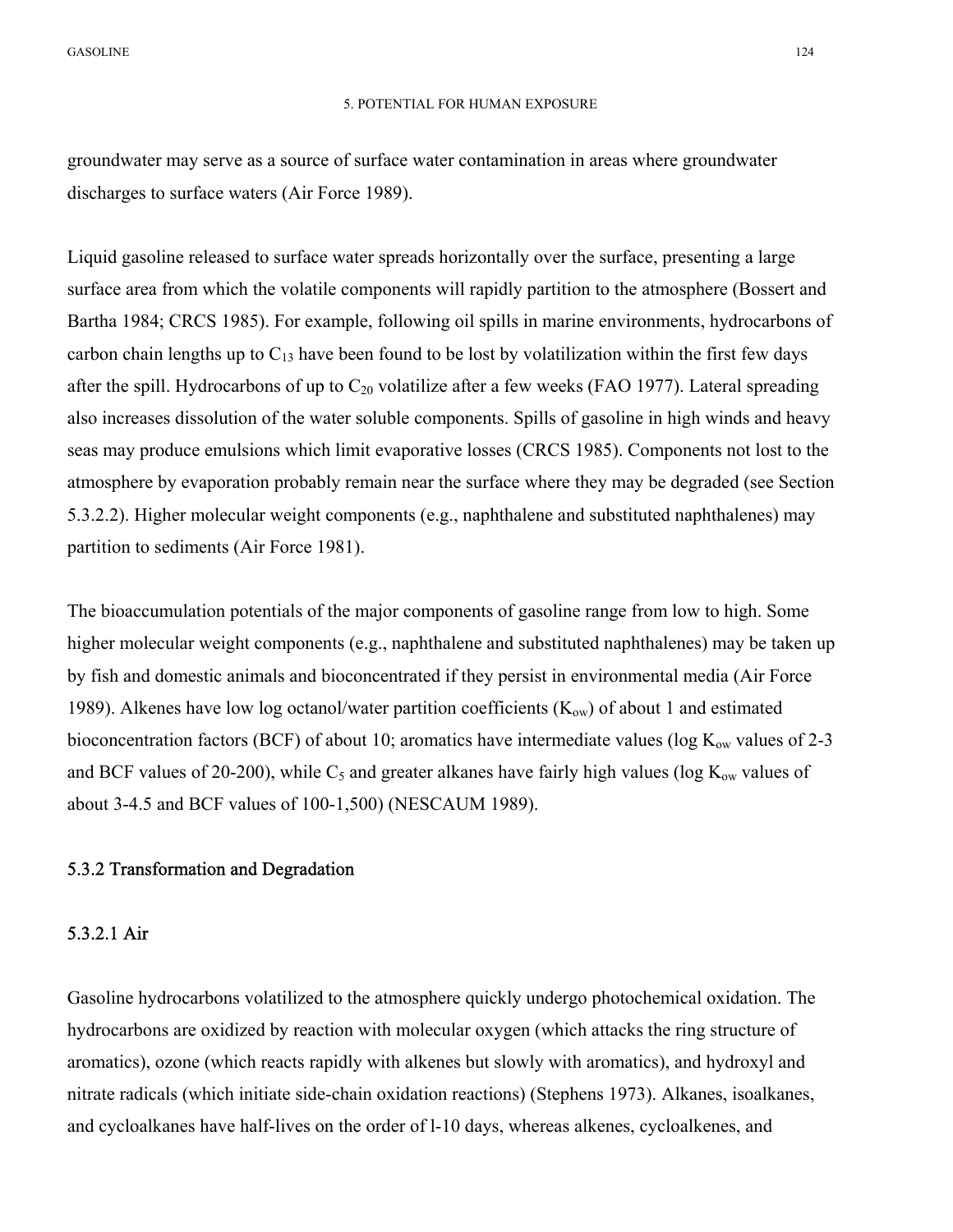#### 5. POTENTIAL FOR HUMAN EXPOSURE

substituted benzenes have half-lives of less than 1 day (EPA 1979a). Photochemical oxidation products include aldehydes, hydroxy compounds, nitro compounds, and peroxyacyl nitrates (Cupitt 1980; EPA 1979a; Stephens 1973).

# 5.3.2.2 Water

Of the hydrocarbon components of gasoline, only xylenes, trisubstituted benzenes, and naphthalenes have been reported to undergo photolysis and photooxidation in aqueous solution. Alkanes, benzenes, and monosubstituted benzenes have been found to be resistant to photolytic breakdown in aqueous systems. The rate of reaction of trisubstituted benzenes and naphthalenes is competitive with that of volatilization from surface waters (Air Force 1981).

Many of the hydrocarbon components of gasoline have been found to undergo biodegradation in surface waters and sediment (Atlas 1981; Walker et al. 1975b). Microorganisms in marine and estuarine environments, including bacteria, yeasts, and filamentous fungi, are capable of degrading petroleum and petroleum products, including gasoline. Microbial activity becomes important about 1 week after the spill or release, after initial hydrocarbon losses have occurred through volatilization and photooxidation. Alkanes are attacked more rapidly and by a greater number of species than aromatics or naphthenics, with removal in the time frame of days-to-weeks; *n*-alkanes are more easily degraded than branched chain alkanes (FAO 1977). Degradation of gasoline hydrocarbons in surface waters is expected to be rapid under conditions favorable to microbial activity; however, it may be slow or limited under unfavorable conditions, such as low pH, low temperature, low oxygen levels, or high salinity, or where populations of degrading microbes are low (Air Force 1989).

Organic pollutants have also been found to undergo biodegradation by microorganisms isolated from groundwater (Wilson and McNabb 1983). For example, a mixed population of 32 cultures of microbes isolated from groundwater contaminated with gasoline were able to degrade gasoline hydrocarbons. Nocardia cultures were found to metabolize most of the alkanes, whereas *Pseudomonas* cultures were responsible for degradation of most of the aromatics (Jamison et al. 1976).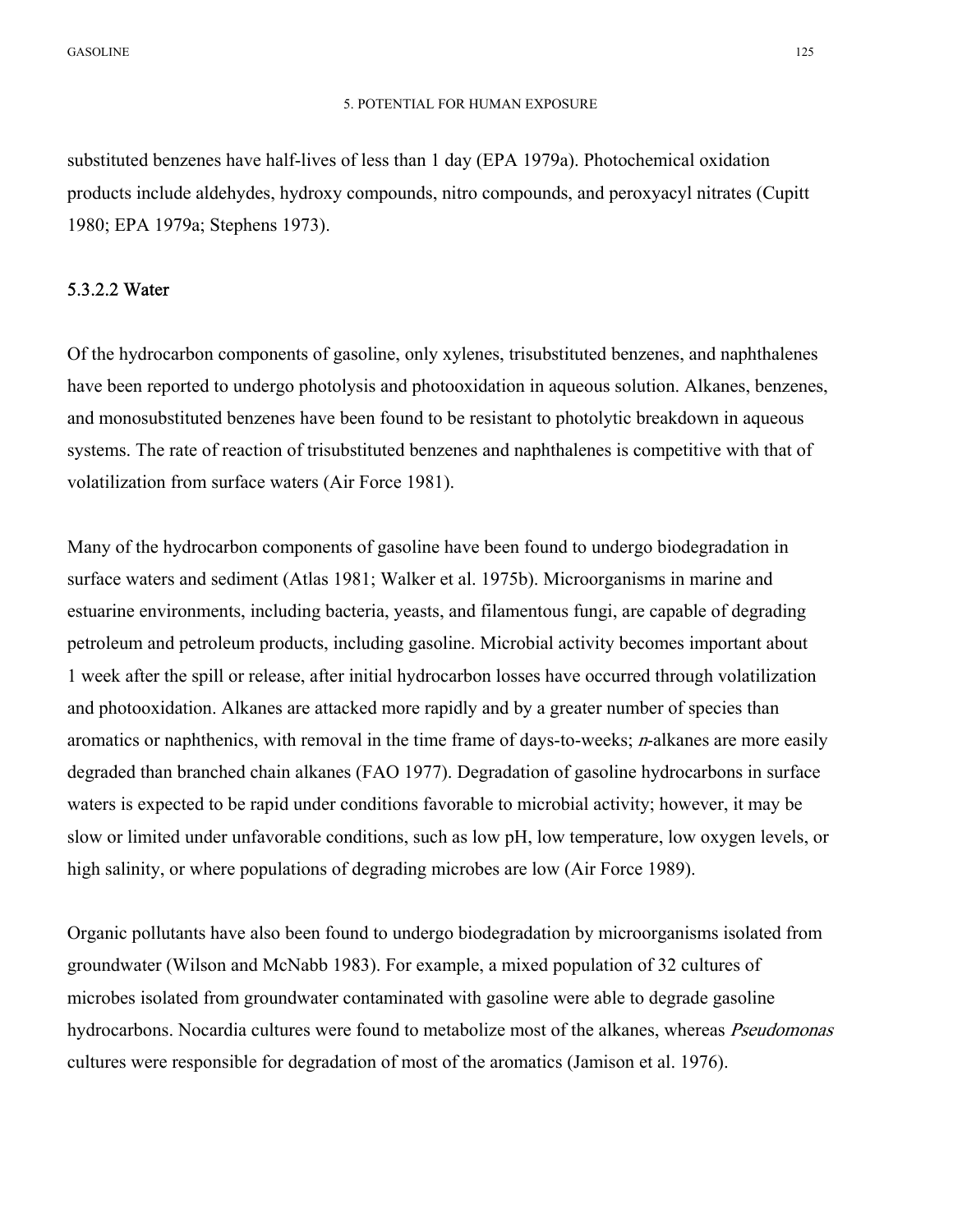Biodegradation of gasoline in groundwater can occur under denitrifying conditions (Carroquine et al. 1992).

# 5.3.2.3 Soil

After volatilization, biodegradation and photooxidation are the most important removal mechanisms for gasoline hydrocarbons released to surface soils (Air Force 1989). Photooxidation in surface soils is less important than in surface water environments since infiltration of the liquid product into the soil will limit exposure to solar radiation (Bossert and Bartha 1984).

Biodegradation of gasoline hydrocarbons in soil by a diverse group of microorganisms has been reported by numerous investigators (Atlas 1981; Bossert and Bartha 1984; Haines and Alexander 1974; Mann and Gresham 1990; Thomas et al. 1990). Bacteria and fungi appear to be the most important hydrocarbon-utilizing microbes in soils (Atlas 198 1). n-Alkanes, n-alkylaromatics, and aromatics of carbon chain length  $C_{10}$ - $C_{22}$  are the most readily degradable hydrocarbons. n-Alkanes, alkylaromatics, and aromatics above  $C_{22}$  are generally not available for metabolism by soil microbes because of their limited water solubility and solid physical state. Higher molecular weight hydrocarbons sorbed to soil particulates are also generally unavailable for metabolism by microorganisms. Hydrocarbons in the  $C_5$ - $C_9$  range are biodegradable only at low concentrations since at higher concentrations they exhibit membrane-solvent toxicity to soil microbes and are generally removed by volatilization. Hydrocarbons with condensed ring structures, such as polyaromatic hydrocarbons (PAHs), and cycloalkanes are relatively resistant to biodegradation (Atlas 1981; Bossert and Bartha 1984). Isoalkanes and 1,3,5 trimethylbenzene have also been reported to be resistant to biodegradation (Mann and Gresham 1990). Some of the intermediate products of metabolism (e.g., alcohols, aldehydes, and monocarboxylic acids) are more water soluble or strongly sorbed than the parent hydrocarbons (Atlas 1981; Bossert and Bartha 1984; Carlson 1981). The rate of biodegradation is highly dependent upon the amount of the hydrocarbon substrate and a number of site-specific environmental factors, including temperature, oxygen content, moisture content, nutrient content, salinity, and pH (Atlas 1981; Bossert and Bartha 1984). Degradation of hydrocarbons by soil microbes appears to be almost exclusively an aerobic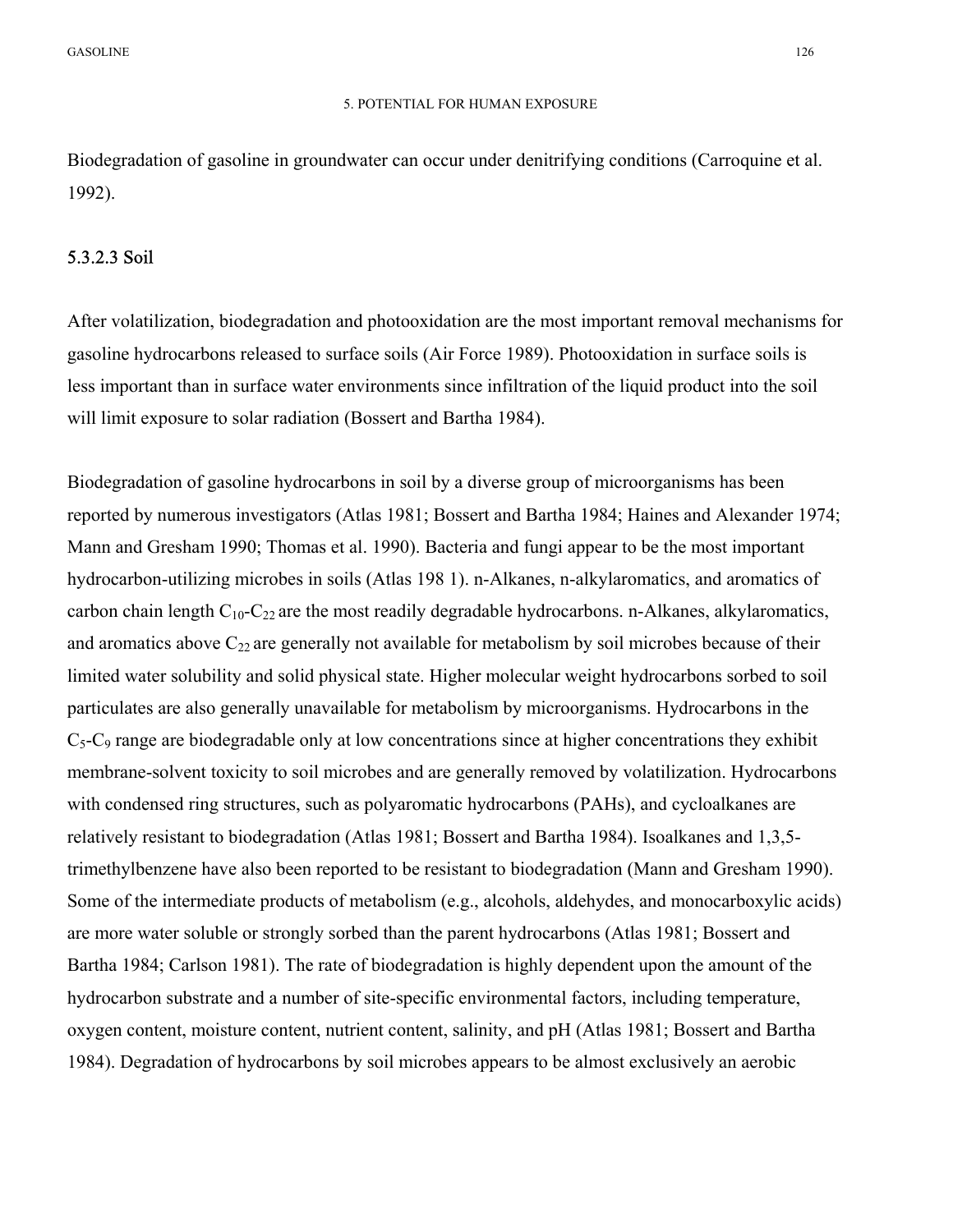process. The initial steps in microbial metabolism require oxygen; reference to biodegradation under anaerobic conditions is limited (Atlas 1981; Bossert and Bartha 1984; Corapcioglu and Hossain 1990).

# 5.4 LEVELS MONITORED OR ESTIMATED IN THE ENVIRONMENT

## 5.4.1 Air

Several variables can influence the measured concentrations of gasoline vapor and component hydrocarbons in air. Among these are wind direction and velocity, distance from the source of the vapors, ambient temperature, duration of sampling time, the presence of vapor recovery equipment, and composition of the gasoline (McDermott and Vos 1979; Shiller 1987).

Levels of gasoline vapor have been measured in air at service stations in several areas of the country. Area air samples taken in the vicinity of a high-volume service station in Pennsylvania during 1 week in May showed concentrations of gasoline vapor ranging from not detected (detection limit of 0.4 mg/m<sup>3</sup>, assuming a desorption volume of 1 mL solvent) to 28 mg/m<sup>3</sup> (Keamey and Dunham 1986). Air levels of gasoline vapor measured at seven different service stations in the United States (Houston, Texas; Manhattan Beach, California; New Britain, Connecticut; New Orleans, Louisiana; Plantation, Florida; Stickney, Illinois; and Walnut Creek, California) from March to June ranged from 1.81 to 99.2 ppm (McDermott and Vos 1979). Corresponding concentrations of benzene ranged from <0.01 to 1.21 ppm.

Monitoring of the storage tank removal and maintenance operation indicated relatively high levels of gasoline vapor can be found near the site of the activities (Kramer 1989; Shamsky and Samimi 1987). Area sampling at the bottom of the excavation, directly above the excavation at ground level, upwind and downwind of the site, and at the site location during inerting (i.e., flushing with carbon dioxide) indicated the highest concentrations are found in the location of the site during the inerting process when no controlled venting of the vapors is performed. The total hydrocarbon level (a measure of gasoline vapor) at the site when no vents were used was 860 ppm. With the use of vents the total hydrocarbons measured 21.8 ppm. Total hydrocarbons were also high at the bottom of the excavation site, measuring 395 ppm compared to 16.7 ppm just above the site at ground level. As expected,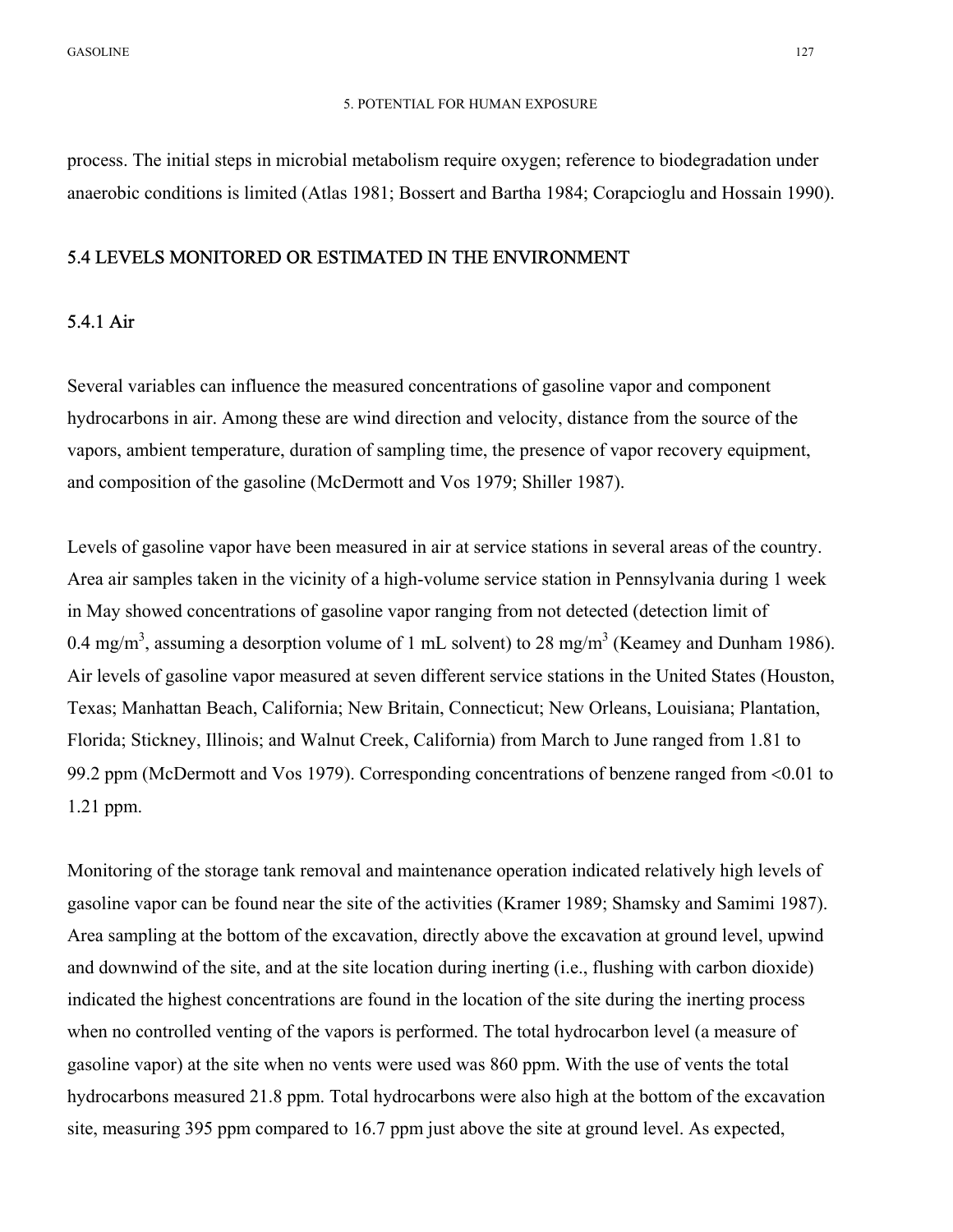mean upwind concentrations were lower than downwind concentrations (0.64 and 3.86 ppm total hydrocarbons, respectively) and were considerably lower than concentrations at the excavation site. Levels of 0.08 ppm benzene and 4 ppm total hydrocarbons were measured in air during on-site monitoring of an underground storage tank excavation (Kramer 1989). Levels of 1.0 ppm benzene and 11 ppm total hydrocarbons were measured during the transfer of gasoline from a tank excavated for cleaning to a tanker truck (Kramer 1989). During purging of the tank, the average atmospheric concentration of benzene near the tank was 6.7 ppm (Kramer 1989). Although venting was not used in this excavation procedure, the measured levels were considerably below previous measurements (Shamsky and Samimi 1987). The reason for the discrepancy in results could not be determined. Gasoline is not listed in the CLPSD of chemicals found in soil at NPL sites only (CLPSD 1989).

## 5.4.2 Water

One day following the accidental release of 1,900 metric tons of gasoline into the water at Block Island Sound, Rhode Island, total levels of  $C_8-C_{12}$  hydrocarbons at three sites close to the spill ranged from 5 to 20 µg/L at a depth of 3.5 meters in the water column (Dimock et al. 1980). These concentrations exceeded the background levels found at sites distant from the spill. Although gasoline is known to migrate to groundwater following its release from leaking underground storage tanks and pipelines (see Section 5.2.2), no information on levels in groundwater was located.

## 5.4.3 Soil

Although methods for the detection of gasoline hydrocarbons in soil exist (see Chapter 6), no specific data on levels in soil were located. Gasoline is known to be present in soil in areas where it has been spilled and in soil -surrounding leaking underground storage tanks or pipelines (Dell' Acqua et al. 1976; Kramer 1989; McKee et al. 1972). Discriminant analysis, a multivariate statistical technique, has been applied to differentiate between gasoline contaminated soils resulting from leaking underground storage tanks and those of background origin (Saentz and Pingitore 1991).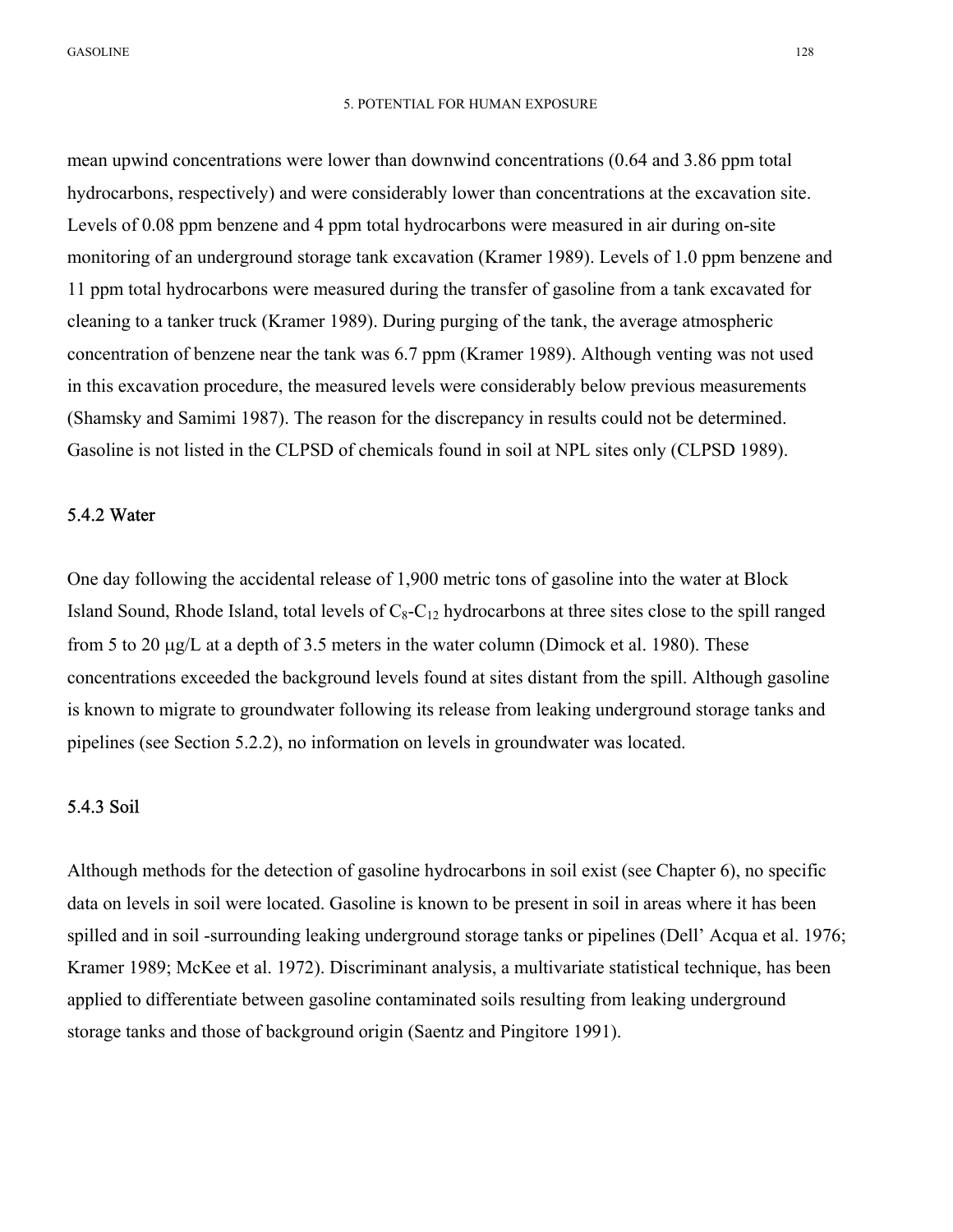#### 5. POTENTIAL FOR HUMAN EXPOSURE

## 5.4.4 Other Environmental Media

Data on the concentration of hydrocarbons from gasoline contamination in media other than air, water, and soil are very limited. This is due, at least in part, to the difficulty in tracing the source of hydrocarbon contamination in other environmental media such as food, fish and shellfish, and terrestrial plants and animals. Samples of bivalve mollusks collected 2 days following an accidental spill of gasoline into Block Island Sound, Rhode Island, contained low levels of gasoline compounds (Dimock et al. 1980). However, there were no adequate control samples by which to confirm background levels of these compounds in the shellfish, so it is not certain that the contamination resulted from the spill.

# 5.5 GENERAL POPULATION AND OCCUPATIONAL EXPOSURE

The general population may be exposed to gasoline or gasoline vapors during automobile refueling procedures, refueling of gasoline-powered equipment (e.g., lawn mowers), and through the use of gasoline-contaminated surface water or groundwater. However, no specific data on exposure of the general population were located.

Possible occupational exposure to gasoline and gasoline vapors exists for workers all along the chain of gasoline production to consumer use. Workers involved in onloading and offloading gasoline at docks and bulk storage terminals; loading, driving, and delivering fuel to storage terminals and gas stations; and refueling and automotive repair operations at service stations have a large potential for exposure (Runion 1988). Workers involved in the cleanup and maintenance of underground storage tanks and service station pump equipment are also exposed to higher-than-background levels of gasoline and gasoline vapor (Runion 1988).

Several monitoring surveys of service station employees have been conducted. Personal air sample measurements of employees at a high-volume service station in Pennsylvania for 1 week in May showed geometric mean total gasoline vapor time-weighted average (TWA) exposures of employees ranged from 2.9 to 5.2 mg/m<sup>3</sup> (Keamey and Dunham 1986). Geometric mean personal short-term exposures to gasoline vapor ranged from 12.7 to 24.7 mg/m<sup>3</sup>. Actual exposure concentrations during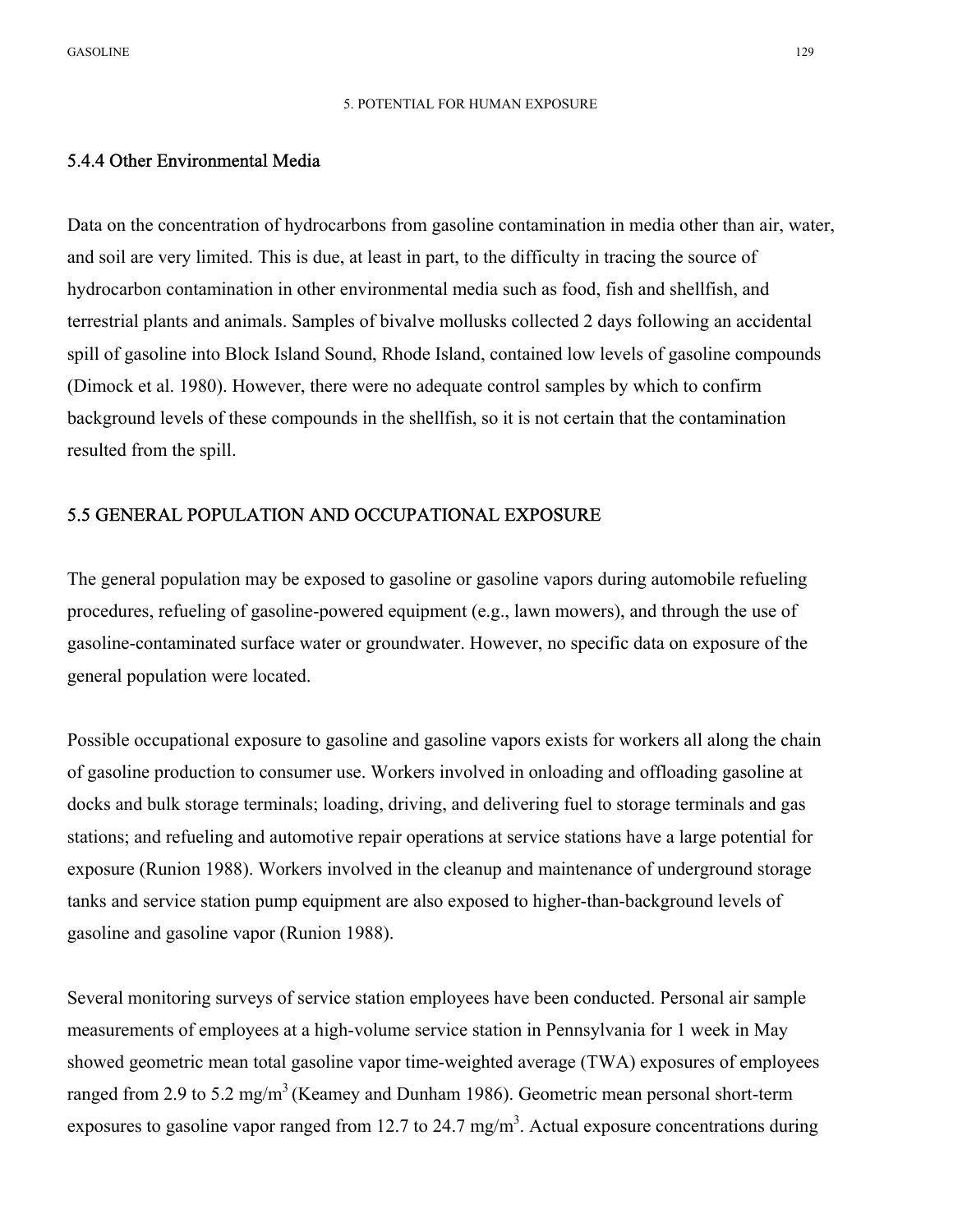#### 5. POTENTIAL FOR HUMAN EXPOSURE

refueling ranged from not detected (detection limit of 10 mg/L extraction solvent) to 116.3 mg/m<sup>3</sup>. Component analysis of personal long-term samples showed that 2-methyl butane and pentane were the most prevalent hydrocarbons and were detected in all 18 samples at concentrations ranging from 0.1 to 1.7 ppm. Another survey of service station employees conducted from March to June at seven service stations located throughout the United States (Houston, Texas, Manhattan Beach, California, New Britain, Connecticut, New Orleans, Louisiana, Plantation, Florida, Stickney, Illinois, and Walnut Creek, California) showed that mean TWA attendant exposures ranged from 3.63 to 22.3 ppm for gasoline vapor and 0.02-0.24 ppm for benzene (McDermott and Vos 1979). The high values were found at the New Britain, Connecticut service station and appeared to be due to hydrocarbon exposure from a source other than gasoline in one sample. Excluding the Connecticut results, the range of 3.63-9.26 ppm gasoline vapor was a more representative estimate of service station employee exposure. Monitoring of service station personnel responsible for refueling operations at two service stations located near a major expressway, revealed a geometric mean 8-hour TWA of 4.0 mg/m<sup>3</sup> (range of 1.1-130.3 mg/m<sup>3</sup>) (Halder et al. 1986a). Closer monitoring of these workers showed no detectable hydrocarbon exposure levels for refueling operations totaling 22 minutes or less (limit of detection = 30  $\mu$ g/sample). However, for total refueling times of 27 and 354 minutes, TWA 8-hour total hydrocarbon levels ranged from 0.7 to 1.4 and from 2.1 to 4.8 mg/m<sup>3</sup>, respectively. Most of these were lighter weight (5 or less carbon atoms) hydrocarbons.

Analysis of air samples for benzene at a service station and alveolar air levels of benzene in the attendants showed that benzene levels in the breath samples taken during refueling operations were considerably higher than during times when refueling was not occurring (Brugnone et al. 1986). Alveolar concentrations ranged from 210 to 458 ng/L during refueling and from 52 to 191 ng/L when refueling was not being done. Corresponding air levels taken in the breathing zone ranged from 63 to 611 ng/L and from 20 to 77 ng/L during periods of refueling and no refueling, respectively. The higher concentrations of benzene in alveolar air in most samples may indicate that the eliminated benzene was previously absorbed and stored.

Biological monitoring of service station workers in India revealed substantially higher levels of urinary phenol when these workers were compared to persons with no known exposure to either gasoline or benzene (Pandya et al. 1975; Rao et al. 1977). Excretion of phenol in the urine can be evidence of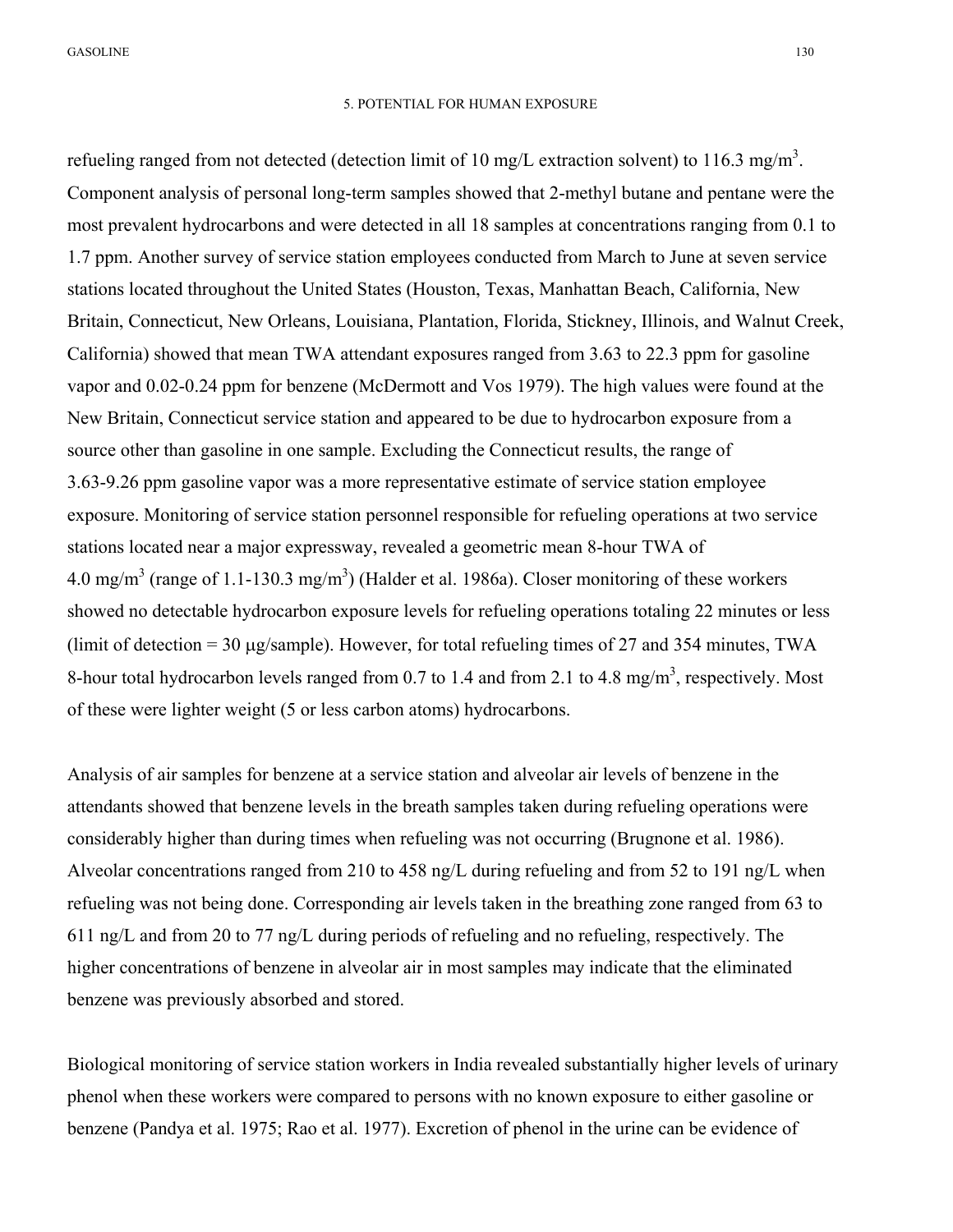#### 5. POTENTIAL FOR HUMAN EXPOSURE

benzene exposure. Since benzene is a component of gasoline and gasoline vapor, presence of excess phenol in the urine of these workers may be associated with their exposure to gasoline vapor. Of the 51 service station workers monitored, 88% had urinary phenol levels of >20 mg/L and 47% had levels >40 mg/L. Average urinary phenol excretion in unexposed subjects was reported to be 8.6 mg/L (range of 3.3-15 mg/L). Since no measurements of gasoline or benzene in the breathing zones of these subjects were taken, the excess phenol cannot be unequivocally attributed to gasoline exposure.

Monitoring surveys of workers occupationally exposed to gasoline indicate that exposure results in higher blood and urinary concentrations of lead in these workers. A group of 26 workmen employed in a petrol company in Poland were assessed for blood and urinary levels of lead associated with their exposure to gasoline (Turlakiewicz and Chmielnicka 1985). The mean blood lead levels of these workers was 25.6  $\mu$ g/dL and the mean urinary lead concentration was 7.4  $\mu$ g/dL. Corresponding levels in the control group were 10.6 and 2.5 µg /dL for blood and urinary levels, respectively. Mean 8-hour TWA concentrations of lead in the workplace air ranged from 0.015 to 0.205 mg/m<sup>3</sup> depending on the specific job. A similar survey of 47 service station workers in Tasmania also indicated that blood lead levels were higher in subjects occupationally exposed to gasoline (Moore et al. 1976). The mean blood lead level of the service station workers was 32.9 µg/dL compared to a mean level of 14.3 µg/dL in the control population.

A survey of workers employed at five bulk-transfer facilities, two marine loading facilities, and two service stations located near a major expressway was conducted (Halder et al. 1986a). Personal monitoring of breathing zone levels of hydrocarbons with 6 or more carbon atoms showed 8-hour TWA geometric mean exposure concentrations of 5.7 mg/m<sup>3</sup> (range of 0.8-120.8 mg/m<sup>3</sup>) for terminal workers and 4.0 mg/m<sup>3</sup> (range of 1.1-130.3 mg/m<sup>3</sup>) for service station workers. Geometric mean 8-hour TWA exposures to hydrocarbons with four carbons or more were  $31.2 \text{ mg/m}^3$  (range of. 1.3-237.6 mg/m<sup>3</sup>) and 89.4 mg/m<sup>3</sup> (range of 9.1-1,580.4 mg/m<sup>3</sup>) for terminal workers and marine loading facility workers, respectively. The bulk of the hydrocarbon exposure at bulk terminals and marine loading facilities (61.3-67.4%) was to lighter hydrocarbons containing four or five carbon atoms, and of these, n-butane, isobutane, n-pentane, and isopentane were responsible for most of the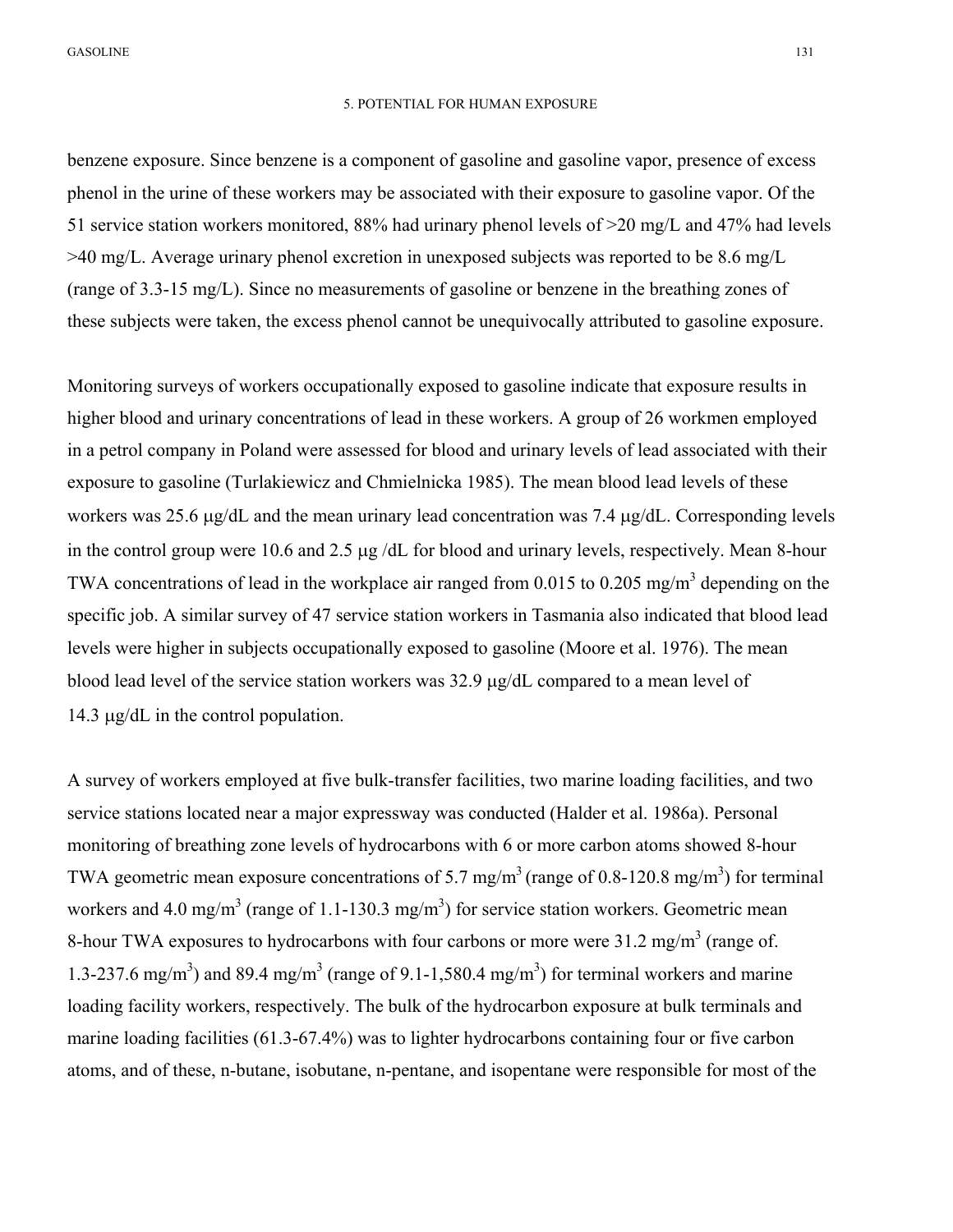exposure. Measured geometric mean TWA levels of benzene ranged from 0.5-0.8 mg/m<sup>3</sup> for the three worker categories.

Workers involved in the removal and maintenance of underground storage tanks are exposed to both gasoline and gasoline vapor. Monitoring of workers involved in these operations showed that exposure occurred during tank draining, tank removal, cutting and cleaning, and tank testing (Kramer 1989; Shamsky and Samimi 1987). Levels of exposure during these operations were measured for personnel involved in the procedures. Highest exposure occurred during tank removal, cutting and cleaning, with levels of total hydrocarbons in the breathing zone ranging from 9 ppm over a 6-hour exposure period for an observer to 459 ppm for a 30 minute exposure period for a laborer (Kramer 1989). Levels of benzene ranging from 0.19 ppm over 5.5 hours for an observer to 4.57 ppm over 30 minutes for a laborer were also observed. Exposures to gasoline vapors were lower for workers involved in gasoline transfer and tank-testing operations. Levels in these workers ranged from 4 to 5 ppm total hydrocarbons in the breathing zone (for exposure periods of 30 minutes to 6 hours in personnel involved in gasoline transfer) to 7-12 ppm (for periods of 3.25 to 4.75 hours in the breathing zone of workers involved in tank testing). For all procedures, laborers generally had the highest exposure to gasoline vapor and observers were exposed to the lowest amounts. Exposure to gasoline was not quantified, but dermal exposure was stated to be common during the maintenance operations. Results from a similar study of tank maintenance personnel found mean breathing zone levels of total hydrocarbons of 2.3 ppm for 18-35 minutes exposure of observers and 106 ppm for 15-110 minutes exposure of laborers. Mean benzene exposure levels were 0.1 and 6.8 ppm for observers and laborers, respectively. Potential exposures for personnel upwind and downwind of the excavation site, at the bottom of the site, directly above the site at ground level, and at the site during inerting with and without vents were also determined. Highest levels were measured during inerting without vents (mean total hydrocarbons = 860 ppm) and at the bottom of the excavation (mean total hydrocarbons = 395 ppm). Data on specific hydrocarbons in the gasoline vapor suggested that exposures exceeding the TLVs could occur for pentane, n-hexane, benzene, toluene, xylene, and total hydrocarbons if workers were exposed for 8-hour periods to concentrations found at the bottom of the excavation and during inerting of tanks without vents. However, these workers would not normally encounter 8-hour continuous exposure work days.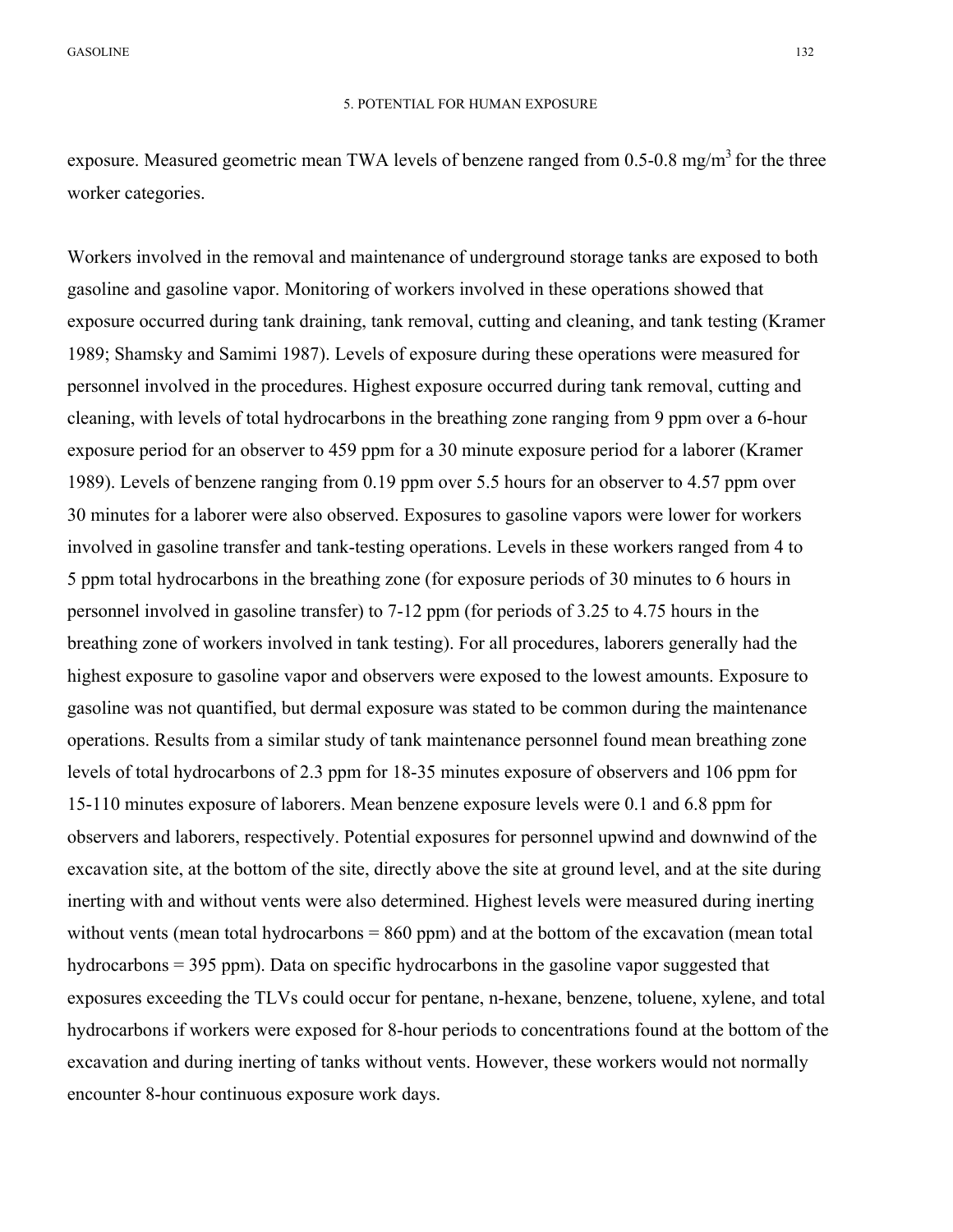#### 5. POTENTIAL FOR HUMAN EXPOSURE

Breathing zone samples collected at bulk loading terminals where driver/salesmen load their own trucks showed that highest exposure occurred during loading of tanker trucks when no vapor recovery system was used (Phillips and Jones 1978). Approximately 90% of the samples had levels of hydrocarbons of 225 ppm or less. Exposure was substantially reduced when a vapor recovery system was used, with 90% of the samples having levels of 110 ppm or less during a bottom-loading operation and 98% of samples having levels of 25 ppm or less during a top-loading operation. During unloading at service stations, 98% of the samples had levels hydrocarbons of 50 ppm or less. Results from another survey where benzene was used to monitor workers at a bulk transfer facility for exposure to gasoline vapor support the reduced exposure associated with vapor recovery systems (Irving and Grumbles 1979). Ninety-five percent of samples from top-loading facilities without vapor recovery systems had benzene levels below 8.5 ppm. At bottom-loading facilities without vapor recovery, 95% of the samples were below 3.5 ppm and at bottom-loading facilities with vapor recovery, 95% were below 1.8 ppm. These data also suggest reduced exposure levels are associated with bottom-loading of tankers.

According to the National Occupational Exposure Survey conducted from 1981 to 1983 by NIOSH, 70 employees (including 7 females) in seven plants producing petroleum and coal products were potentially exposed to natural gasoline or products containing natural gasoline (NOES 1991). Most of these (63 workers) were categorized as miscellaneous machine operators and the remainder were operators of separating, filtering, and clarifying machinery. These data are based only on actual observations of the use of gasoline or of products containing gasoline in 4,490 business establishments in the United States. In view of the information on exposure presented above, these data are believed to substantially underestimate the potential occupational exposure to gasoline.

# 5.6 POPULATIONS WITH POTENTIALLY HIGH EXPOSURES

Results from surveys of service station personnel strongly indicate that general population exposure to gasoline vapor can be expected at service stations. People who refuel their own vehicles are at risk of higher exposure than those who let attendants service their vehicles. These people are also at greater risk of contacting gasoline released from leaking pump lines and overfilled tanks. Populations living in the vicinity of a service station or bulk loading terminal are expected to have higher exposure to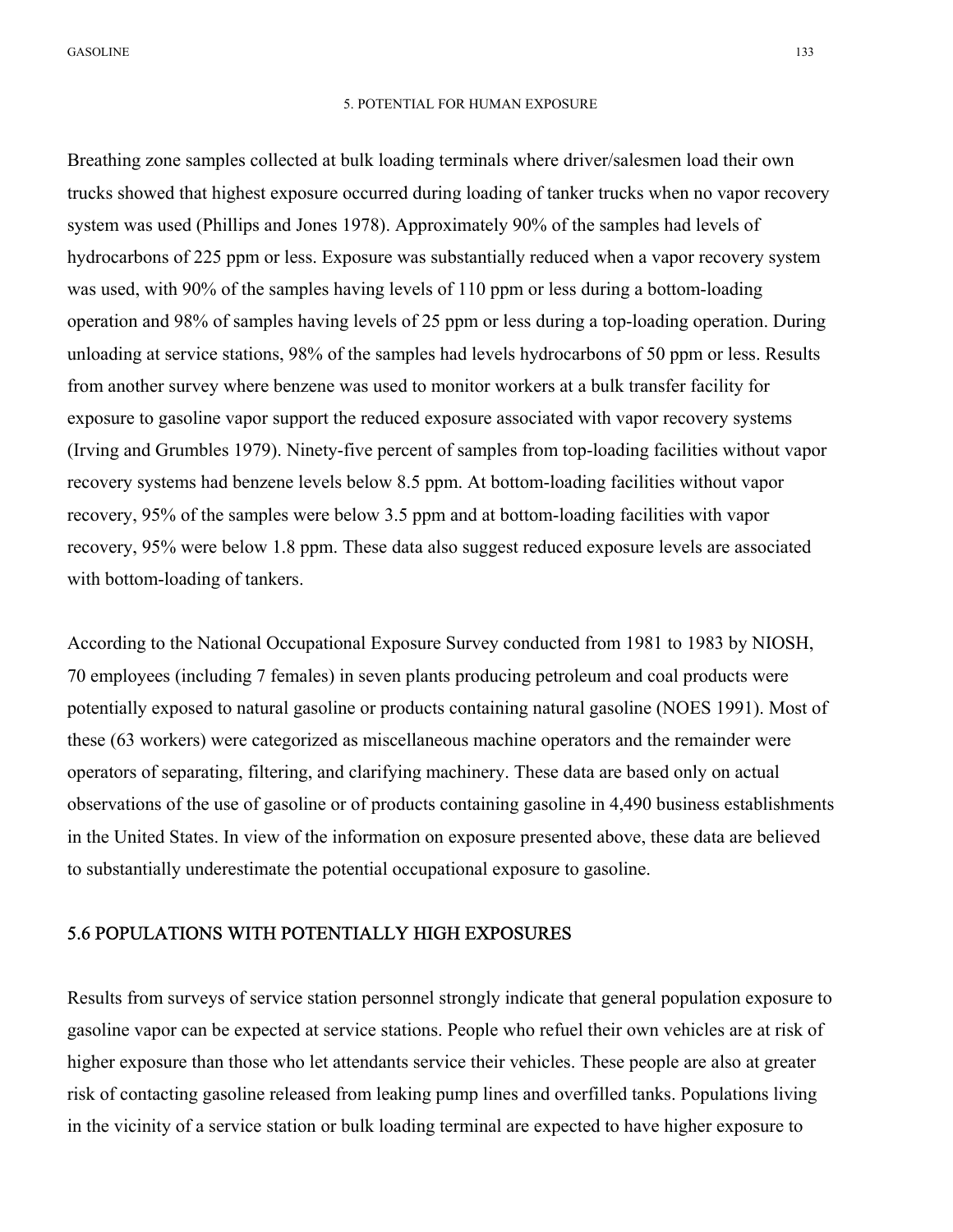volatile gasoline-related hydrocarbons than those far removed from these businesses. Higher exposure to both gasoline and its vapor is also expected during filling of tanks on machines that operate on gasoline such as gasoline-powered lawn mowers.

Populations located near underground storage tanks or pipelines are at risk of exposure to high levels of gasoline-associated hydrocarbons through ingestion of contaminated drinking water. Additional inhalation and dermal exposure would come from other water uses such as washing dishes and showering. These populations may also be exposed to higher than background levels of gasoline vapor that may seep into basements.

Workers employed in occupations in which gasoline is transferred between various storage containers, such as those employed at bulk transfer facilities or marine loading facilities, tanker truck drivers, and service station employees, are exposed daily to higher levels of gasoline and gasoline vapor. Workers employed in occupations responsible for location of leaks, remediation of spills and leaks, and removal and maintenance of underground storage tanks are also potentially exposed to high levels of gasoline and gasoline vapor.

# 5.7 ADEQUACY OF THE DATABASE

Section 104(i)(5) of CERCLA, as amended, directs the Administrator of ATSDR (in consultation with the Administrator of EPA and agencies and programs of the Public Health Service) to assess whether adequate information on the health effects of gasoline is available. Where adequate information is not available, ATSDR, in conjunction with NTP, is required to assure the initiation of a program of research designed to determine the health effects (and techniques for developing methods to determine such health effects) of gasoline.

The following categories of possible data needs have been identified by a joint team of scientists from ATSDR, NTP, and EPA. They are defined as substance-specific informational needs that, if met, would reduce or eliminate the uncertainties of human health assessment. This definition should not be interpreted to mean that all data needs discussed in this section must be filled. In the future, the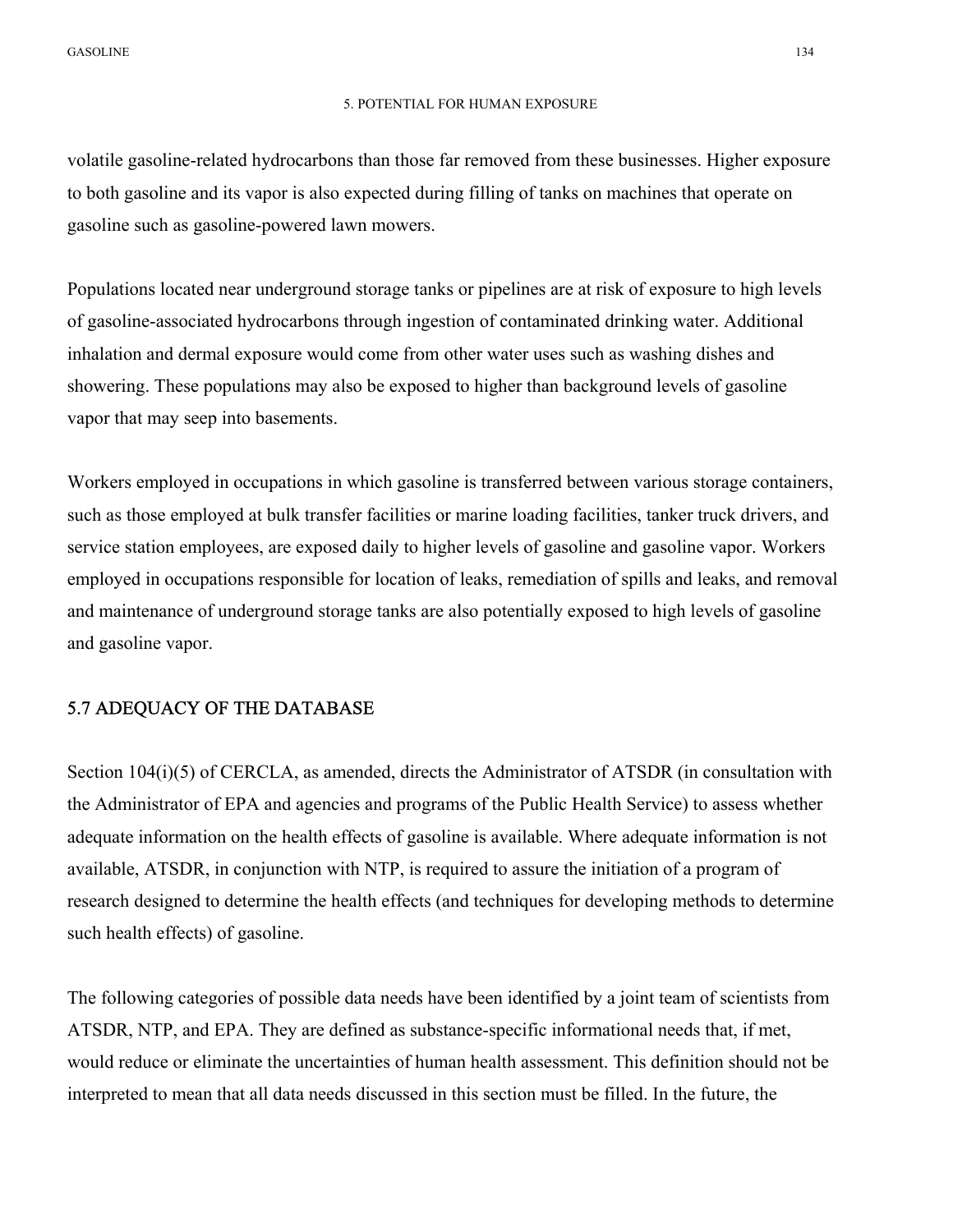#### 5. POTENTIAL FOR HUMAN EXPOSURE

identified data needs will be evaluated and prioritized, and a substance-specific research agenda may be proposed.

# 5.7.1 Identification of Data Needs

Physical and Chemical Properties. The physical and chemical properties of gasoline and its primary component chemicals are well defined (Air Force 1989; ASTM 1989; OHM/TADS 1991; Sax and Lewis 1989) and can be used to estimate the fate of gasoline following release to the environment. Data needs associated with specific compounds that are components of the gasoline mixture (e.g., benzene, toluene, xylene, and other hydrocarbons and lead) are presented in the ATSDR toxicological profiles for these chemicals (ATSDR 1989, 1990, 1991). Therefore, no additional studies are needed at this time.

Production, Import/Export, Use, and Release and Disposal. Production, import/export, use, and release of gasoline are thoroughly described in the literature (see Chapter 4). Gasoline is used almost exclusively to fuel internal combustion engines (IARC 1989). The data indicate that the potential for human exposure is considerable and is most likely to occur from contact with contaminated air and/or groundwater. Production of gasoline has steadily increased between 1983 and 1989 from 277.2 million gallons/day to 306.6 million gallons/day (DOE 1989a). No data are available regarding predicted production volume of gasoline. Only limited information on one method of disposal (by spraying gasoline into an incinerator) was located (OHM/TADS 1991). No information regarding rules and regulations governing disposal of gasoline was located. More information on where and how gasoline is usually disposed of would aid in determining the potential risk of exposure to gasoline that has been improperly discarded.

Environmental Fate. Gasoline partitions to the different environmental compartments according to the physical/chemical properties of its individual components. The most important fate process is volatilization, especially for the short-chain alkanes (Air Force 1989; NESCAUM 1989). These compounds are transformed photochemically in the atmosphere (Cupitt 1980; Hendry and Kenley 1979; Stephens 1973). Migration to groundwater is also an important fate process for the soluble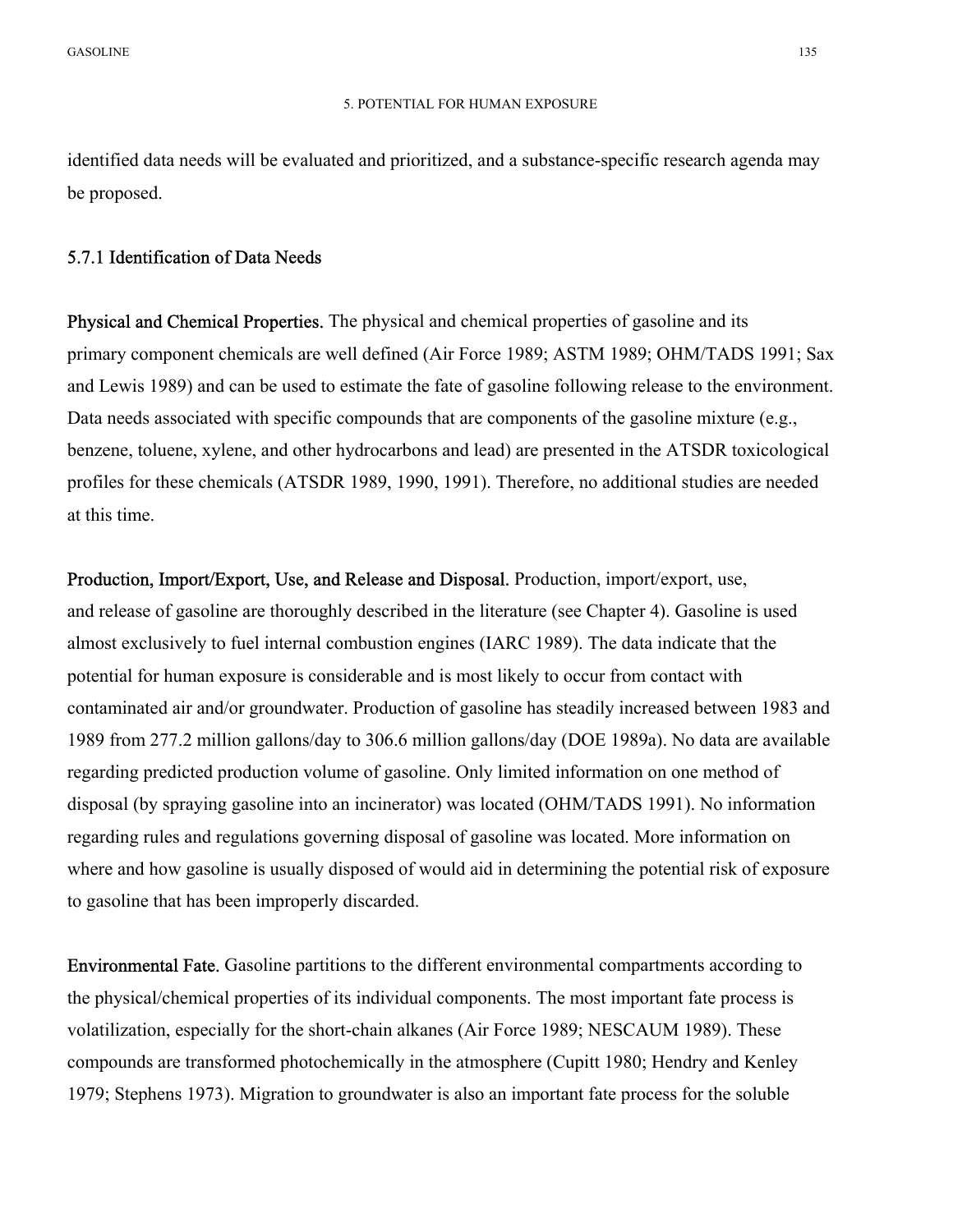#### 5. POTENTIAL FOR HUMAN EXPOSURE

aromatics (Bouchard et al. 1990; DOI 1984; Yaniga 1984). The higher molecular weight hydrocarbons may sorb to soil (Air Force 1989; Hathaway and Andrews 1990). Gasoline-related hydrocarbons released to surface waters and soil are broken down by photooxidation and microbial degradation (Air Force 1989; Atlas 1981; Bossert and Bartha 1984; Thomas et al. 1990; Walker et al. 1975b). Biodegradation also occurs in groundwater (Wilson and McNabb 1983). The behavior of the gasoline mixture following release to the environment is well characterized. The fate of several of the most important component chemicals has also been studied (see ATSDR toxicological profiles for these chemicals [ATSDR 1989, 1990, 1991). Data needs for specific hydrocarbons making up the gasoline mixture have been discussed in the ATSDR toxicological profiles for these chemicals (ATSDR 1989, 1990, 1991).

Bioavailability from Environmental Media. The various chemicals making up the gasoline mixture are known to be absorbed by inhalation, oral, and/or dermal routes. The extent of absorption by these routes will depend on the volatility, solubility, lipophilicity, and other properties of the specific components. Several of these component compounds have been discussed in detail in their individual ATSDR toxicological profiles (e.g., benzene, toluene, xylene, and lead), which should be consulted for further information (ATSDR 1989, 1990, 1991). More information linking exposure levels of gasoline and gasoline vapor with biological levels of component chemicals would be useful in determining which chemicals in the mixture are most likely to be absorbed and by which routes. This information would aid in determining daily human exposure levels and more accurately assessing the risk associated with gasoline exposure.

Food Chain Bioaccumulation. Gasoline, as a mixture of hydrocarbons, does not bioaccumulate in the food chain per se. However, the individual components making up the mixture may bioaccumulate depending on their individual properties (Air Force 1989; NESCAUM 1989). In general, the alkenes (e.g., pentene, butene, hexene) will not tend to bioaccumulate, the aromatics have a moderate tendency to bioaccumulate, and the higher molecular weight alkanes will tend to bioaccumulate (Air Force 1989). The need for further research on biomagnification of the components of gasoline has been presented in the individual ATSDR toxicological profiles on these chemicals (ATSDR 1989, 1990, 1991). Research on the biomagnification of the gasoline mixture would not be useful since gasoline is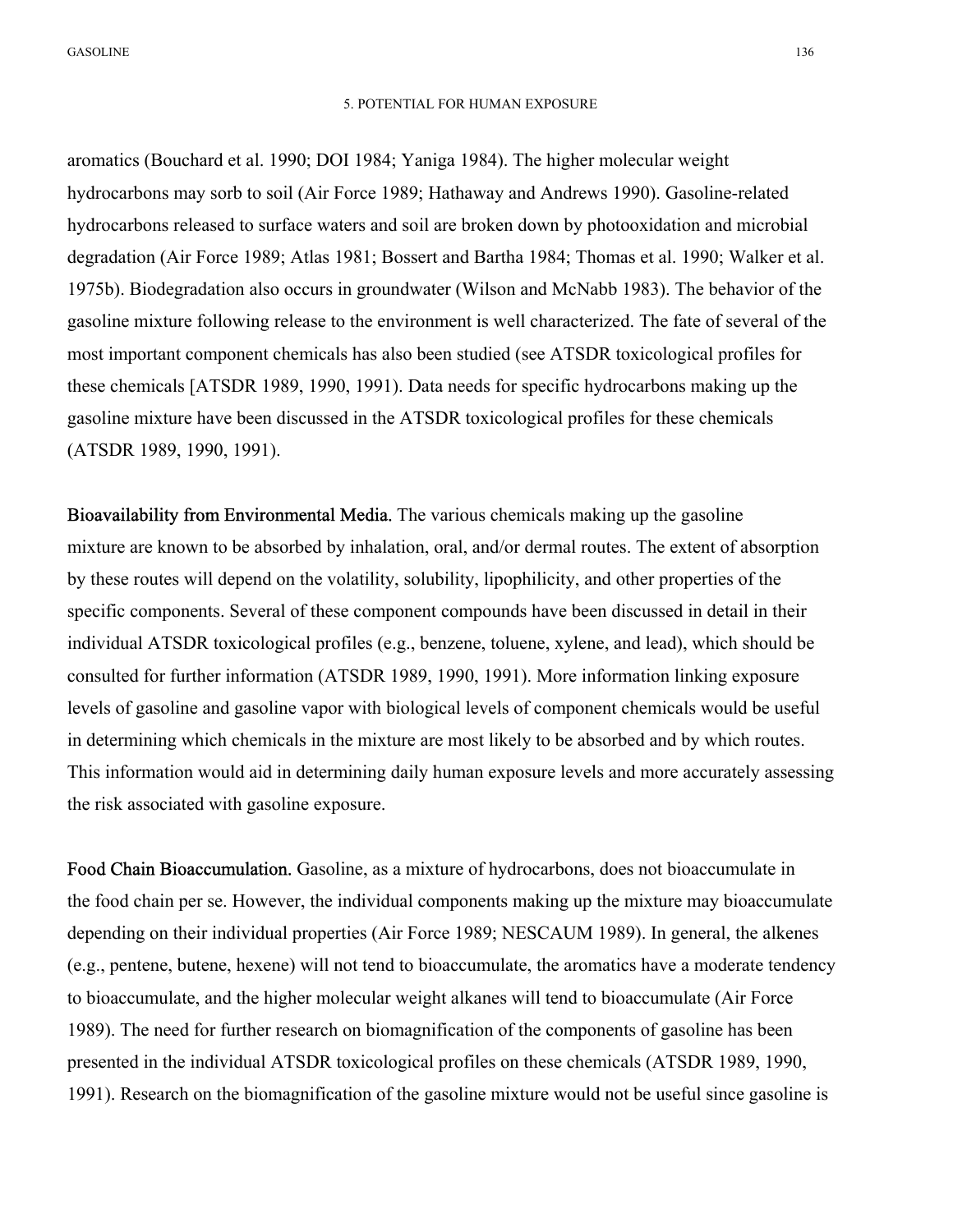not available to the food chain as a mixture because it partitions into its different constituent components as soon as it enters the environment. Individual components of the mixture may be bioconcentrated. Bioconcentration studies should be conducted on the individual components that are persistent and for which this information is lacking.

Exposure Levels in Environmental Media. There is a substantial amount of exposure data on air levels of gasoline vapors surrounding service stations and bulk loading terminals, and some data on air levels resulting from excavation and maintenance of underground storage tanks (ATSDR 1989, 1990, 1991). Reliable monitoring data for the levels of gasoline in contaminated media at hazardous waste sites would be useful so that the information obtained on levels of gasoline in the environment can be used, in combination with the known biomarkers used to identify exposure to gasoline, to assess the potential risk of adverse health effects in populations living in the vicinity of hazardous waste sites.

Exposure Levels in Humans. Measurements of exposure levels have been taken for workers employed at service stations, bulk transfer facilities, and marine loading docks and those involved in storage tank excavation and maintenance (Halder et al. 1986a; Kearney and Dunham 1986; Kramer 1989; Shamsky and Samimi 1987). In addition, increased urinary excretion of phenol (20-40 mg/L) and lead (73.8  $\mu$ g /L) and increased blood lead levels (256.3  $\mu$ g /L) have been measured in workers occupationally exposed to gasoline (Moore et al. 1976; Rao et al. 1977; Turlakiewicz and Chmielnicka 1985), and increased levels of benzene have been measured in the expired air of service station workers (Brugnone et al. 1986). These increased levels are believed to result from the increased levels of lead and benzene absorbed when gasoline vapors are inhaled. However, because these and other chemicals in gasoline are frequently found in the environment, it is difficult to associate the increased levels of these chemicals specifically with exposure to gasoline. Methods more specific for gasoline exposure would aid in determining which markers would be most useful in determining exposure levels in humans. This information is necessary for assessing the need to conduct health studies on these populations.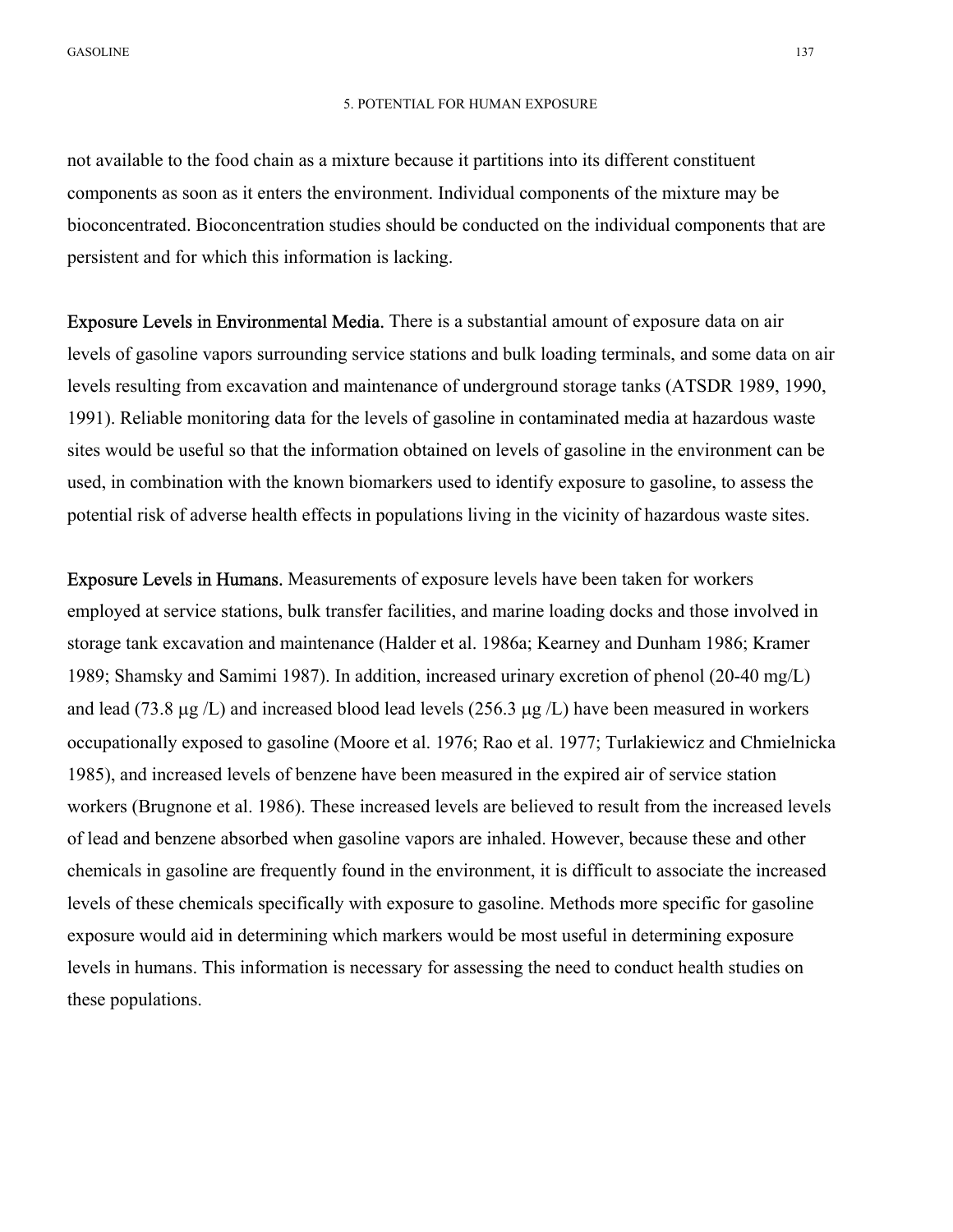Exposure Registries. Service station workers, workers at bulk loading terminals and marine loading docks, and workers responsible for excavation and maintenance of gasoline storage tanks are known to have increased exposure to gasoline and its vapors. However, no registry exists for exposure to gasoline.

No exposure registries for gasoline were located. This substance is not currently one of the compounds for which a subregistry has been established in the National Exposure Registry. The substance will be considered in the future when chemical selection is made for subregisties to be established. The information that is amassed in the National Exposure Registry facilitates the epidemiological research needed to assess adverse health outcomes that may be related to the exposure to this substance.

# 5.7.2 On-going Studies

A laboratory study on the effect of soil heterogeneity on the movement of light nonaqueous phase liquids is being conducted at the Colorado State University. The study, which is funded by the National Science Foundation, will utilize a dual energy gamma attenuation system to examine the movement of water, air, and light hydrocarbons through soils placed in a laboratory flume. Results of this research are expected to be useful for testing and validating models that predict the behavior of light hydrocarbons leaked from underground storage tanks to the water table.

Field and laboratory investigations being conducted by the U.S. Geological Survey of the Department of Interior are examining the anaerobic biodegradation of petroleum and gasoline hydrocarbons, inchtding benzene and alkylbenzenes. A separate study is attempting to model the transport and biodegradation of organic mixtures, including gasoline.

At the University of Nevada, a study is underway that is attempting to: (1) establish improved methods for analyses of soils for gasoline constituents; and (2) determine the utility of using volatilization as a method for decontaminating soils containing gasoline. This field experiment will be conducted under conditions similar to those used in landfarming. The purpose is to demonstrate the relative rates of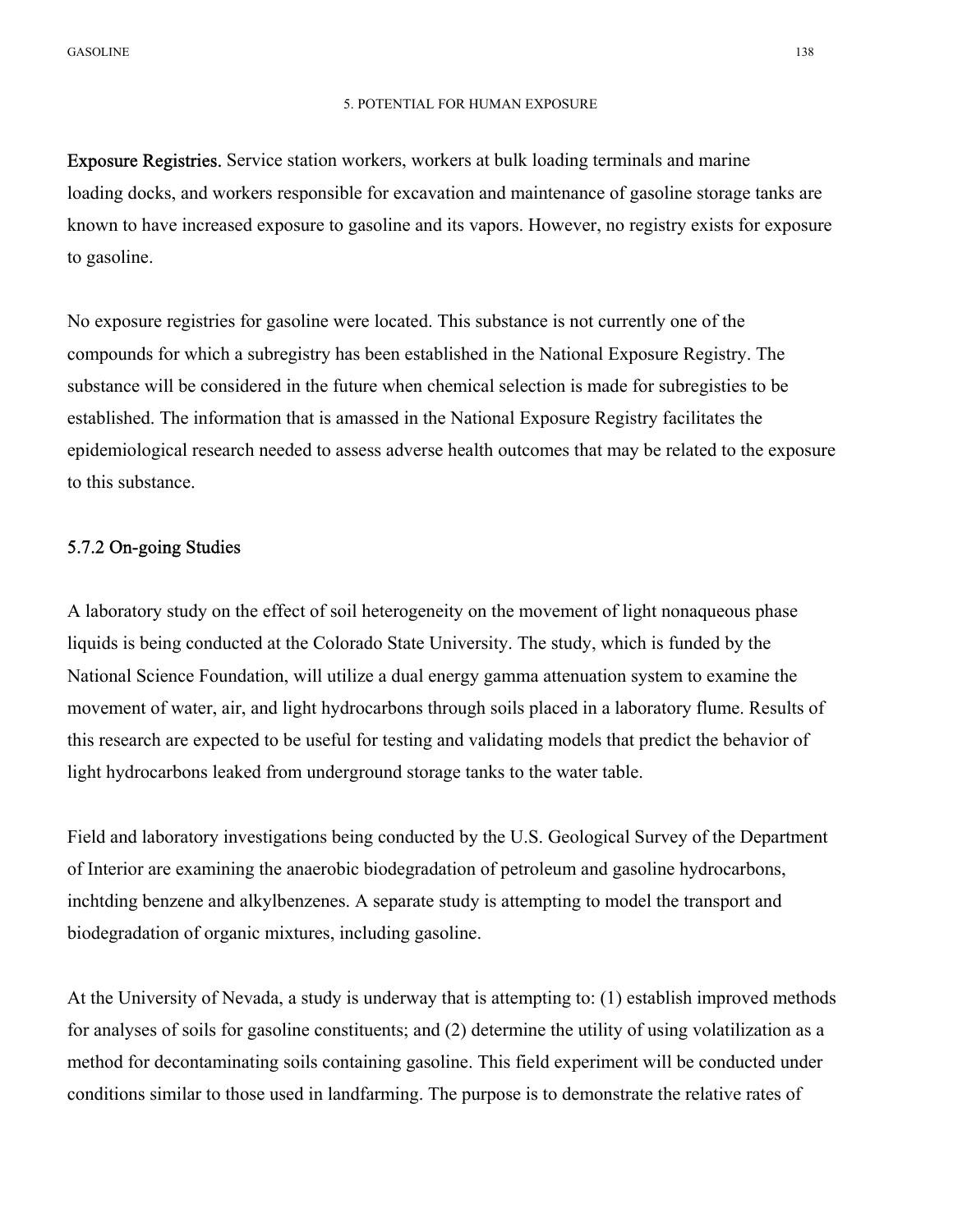loss of various petroleum hydrocarbons, with identification of a treatment method that optimizes loss at lowest cost.